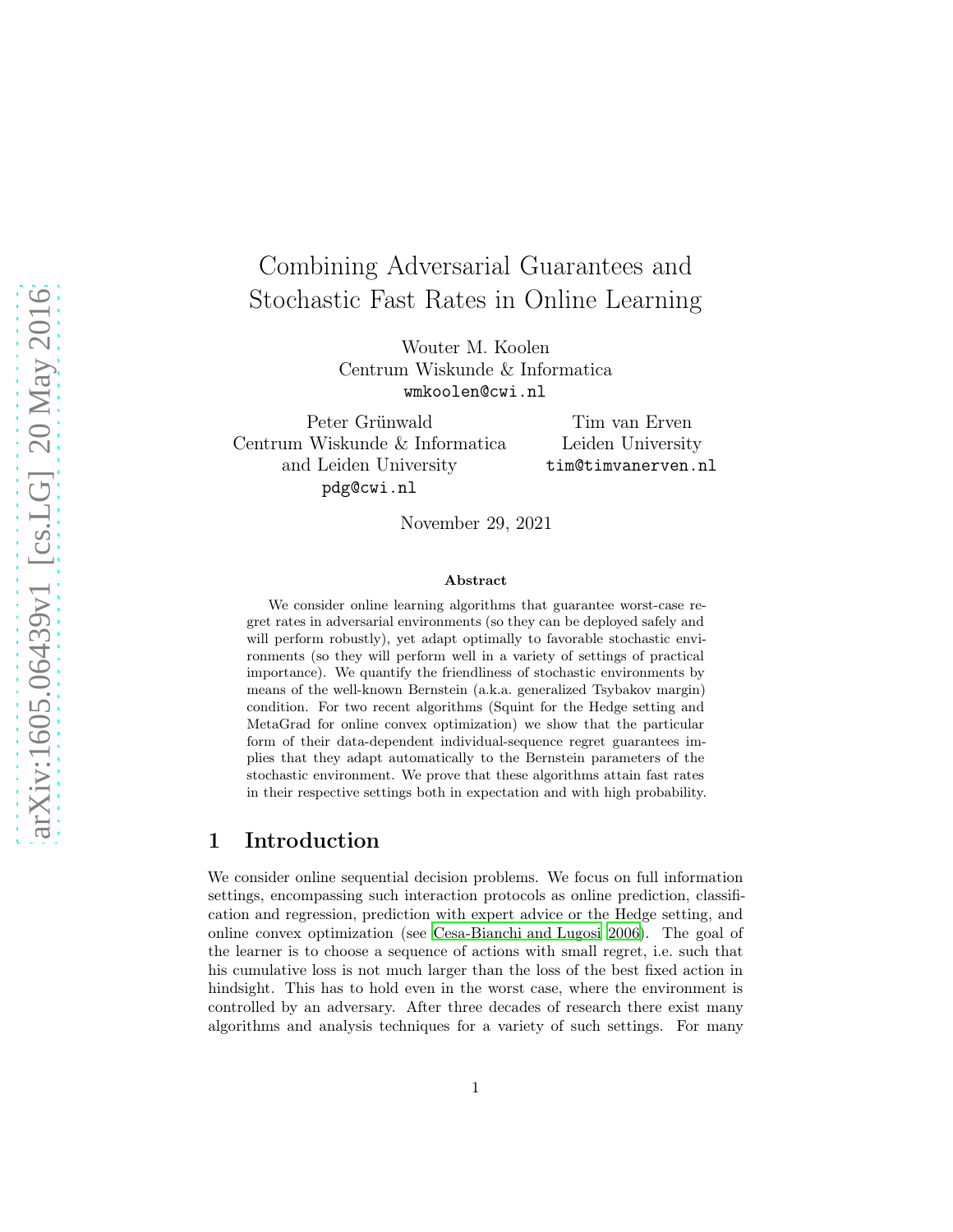settings, adversarial regret lower bounds of order  $\sqrt{T}$  are known, along with matching individual sequence algorithms [\[Shalev-Shwartz, 2011](#page-13-0)].

A more recent line of development is to design adaptive algorithms with regret guarantees that scale with some more refined measure of the complexity of the problem. For the Hedge setting, results of this type have been obtained, amongst others, by [Cesa-Bianchi et al. \[2007\]](#page-12-0), De [Rooij et al. \[2014\]](#page-13-1), [Gaillard et al. \[2014\]](#page-12-1), [Sani et al. \[2014\]](#page-13-2), [Koolen et al. \[2014](#page-13-3)], [Koolen and Van Erven](#page-12-2) [\[2015\]](#page-12-2), [Luo and Schapire \[2015\]](#page-13-4), [Wintenberger \[2015\]](#page-13-5). Interestingly, the price for such adaptivity (i.e. the worsening of the worst-case regret bound) is typically extremely small (i.e. a constant factor in the regret bound). For *online con*vex optimization (OCO), many different types of adaptivity have been explored, including by [\[Crammer et al.](#page-12-3), [2009](#page-12-3), [Duchi et al.](#page-12-4), [2011](#page-12-4), [McMahan and Streeter](#page-13-6), [2010,](#page-13-6) [Hazan and Kale, 2010,](#page-12-5) [Chiang et al.](#page-12-6), [2012,](#page-12-6) [Steinhardt and Liang, 2014](#page-13-7), [Koolen and Van Erven](#page-13-8), [2016\]](#page-13-8).

Here we are interested in the question of whether such adaptive results are strong enough to lead to improved rates in the stochastic case when the data follow a "friendly" distribution. In specific cases it has been shown that fancy guarantees do imply significantly reduced regret. For example [Gaillard et al.](#page-12-1) [\[2014\]](#page-12-1) present a generic argument showing that a certain kind of second-order regret guarantees implies constant expected regret (the fastest possible rate) for i.i.d. losses drawn from a distribution with a gap (between expected loss of the best and all other actions). In this paper we significantly extend this result. We show that a variety of individual-sequence second-order regret guarantees imply fast regret rates for distributions under much milder stochastic assumptions. In particular, we will look at the Bernstein condition (see [Bartlett and Mendelson](#page-11-1) [2006\)](#page-11-1), which is the key to fast rates in the batch setting. This condition provides a parametrised interpolation (expressed in terms of the Bernstein exponent  $\kappa \in [0,1]$ ) between the friendly gap case  $(\kappa = 1)$  and the stochastic worst case  $(\kappa = 0)$ . We show that appropriate second-order guarantees automatically lead to adaptation to these parameters, for both the Hedge setting and for OCO. In the Hedge setting, we build on the guarantees available for the Squint algorithm [\[Koolen and Van Erven, 2015\]](#page-12-2) and for OCO we rely on guarantees achieved by MetaGrad [\[Koolen and Van Erven, 2016](#page-13-8)] to obtain regret rates of order  $T^{\frac{1-\kappa}{2-\kappa}}$ (Theorem [3\)](#page-4-0). We show this, not just in expectation, but also with high probability. Our proofs use that, for bounded losses, the Bernstein condition is equivalent to the so-called Central condition [\[Van Erven et al.](#page-12-7), [2015\]](#page-12-7), which provides control over a martingale-type quantity that captures the second-order part of the bounds (Lemma [8\)](#page-10-0). The rates we obtain include the slow worst-case  $\sqrt{T}$ regime for  $\kappa = 0$  and the fastest (doubly) logarithmic regime for  $\kappa = 1$ .

The next section introduces the two settings we consider and the individual sequence guarantees we will use in each. It also reviews the stochastic criteria for fast rates and presents our main result. In Section [3](#page-6-0) we consider a variety of examples illustrating the breadth of cases that we cover. In Section [4](#page-8-0) we prove that second-order guarantees imply adaptation to Bernstein conditions.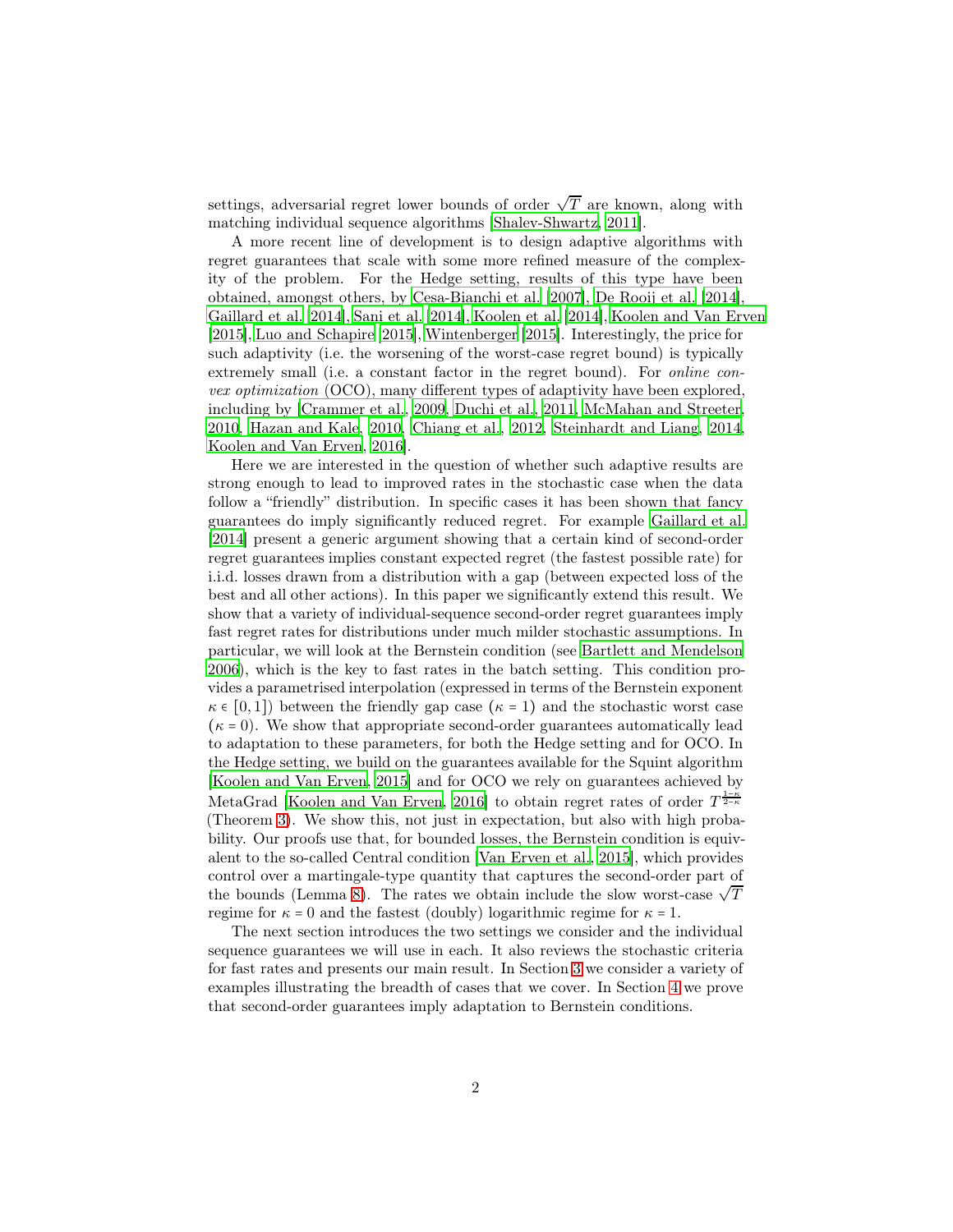### <span id="page-2-1"></span>2 Setup

#### 2.1 Hedge Setting

We start with arguably the simplest setting of online prediction, the Hedge setting popularized by [Freund and Schapire \[1997\]](#page-12-8). To be able to illustrate the full reach of our stochastic assumption we will use a minor extension to countably infinitely many actions  $k \in \mathbb{N} = \{1, 2, ...\}$ , customarily called experts. The protocol is as follows. Each round  $t$  the learner plays a probability mass function  $w_t = (w_t^1, w_t^2, \ldots)$  on experts. Then the environment reveals the losses  $\ell_t = (\ell_t^1, \ell_t^2, \ldots)$  of the experts, where each  $\ell_t^k \in [0, 1]$ . The learner incurs loss  $\langle w_t, \ell_t \rangle = \sum_k w_t^k \ell_t^k$ . The regret after T rounds compared to expert k is given by

<span id="page-2-0"></span>
$$
R_T^k = \sum_{t=1}^T \left( \langle w_t, \ell_t \rangle - \ell_t^k \right).
$$

The goal of the learner is to keep the regret small compared to any expert  $k$ . We will make use of *Squint* by [Koolen and Van Erven \[2015\]](#page-12-2), a self-tuning algorithm for playing  $w_t$ . [Koolen and Van Erven \[2015,](#page-12-2) Theorem 4] show that Squint with prior probability mass function  $\pi = (\pi^1, \pi^2, ...)$  guarantees

$$
R_T^k \le \sqrt{V_T^k K_T^k} + K_T^k \quad \text{where} \quad K_T^k = O(-\ln \pi^k + \ln \ln T) \qquad \text{for any expert } k. \tag{1}
$$

Here  $V_T^k = \sum_{t=1}^T ((w_t, \ell_t) - \ell_t^k)$ <sup>2</sup> is a second-order term that depends on the algorithm's own predictions  $w_t$ . It is well-known that with K experts the worstcase lower bound is  $\Theta(\sqrt{T \ln K})$  [\[Cesa-Bianchi and Lugosi, 2006,](#page-11-0) Theorem 3.7]. Taking a fat-tailed prior, for example  $\pi^k = \frac{1}{k(k+1)}$ , and using  $V_T^k \leq T$ , the above bound implies  $R_T^k \leq O\left(\sqrt{T(\ln k + \ln \ln T)}\right)$ , matching the lower bound in some sense for all  $k$  simultaneously.

The question we study in this paper is what becomes of the regret when the sequence of losses  $\ell_1, \ell_2, \ldots$  is drawn from some distribution  $\mathbb{P}$ , not necessarily i.i.d. But before we expand on such stochastic cases, let us first introduce another setting.

### <span id="page-2-2"></span>2.2 Online Convex Optimization (OCO)

We now turn to our second setting called *online convex optimization* [\[Shalev-Shwartz,](#page-13-0) [2011\]](#page-13-0). Here the set of actions is a compact convex set  $\mathcal{U} \subseteq \mathbb{R}^d$ . Each round t the learner plays a point  $w_t \in \mathcal{U}$ . Then the environment reveals a convex loss function  $\ell_t : \mathcal{U} \to \mathbb{R}$ . The loss of the learner is  $\ell_t(w_t)$ . The regret after T rounds compared to  $u \in \mathcal{U}$  is given by

$$
R_T^u = \sum_{t=1}^T (\ell_t(w_t) - \ell_t(u)).
$$

The goal is small regret compared to any point  $u \in \mathcal{U}$ . A common tool in the analysis of algorithms is the linear upper bound on the regret obtained from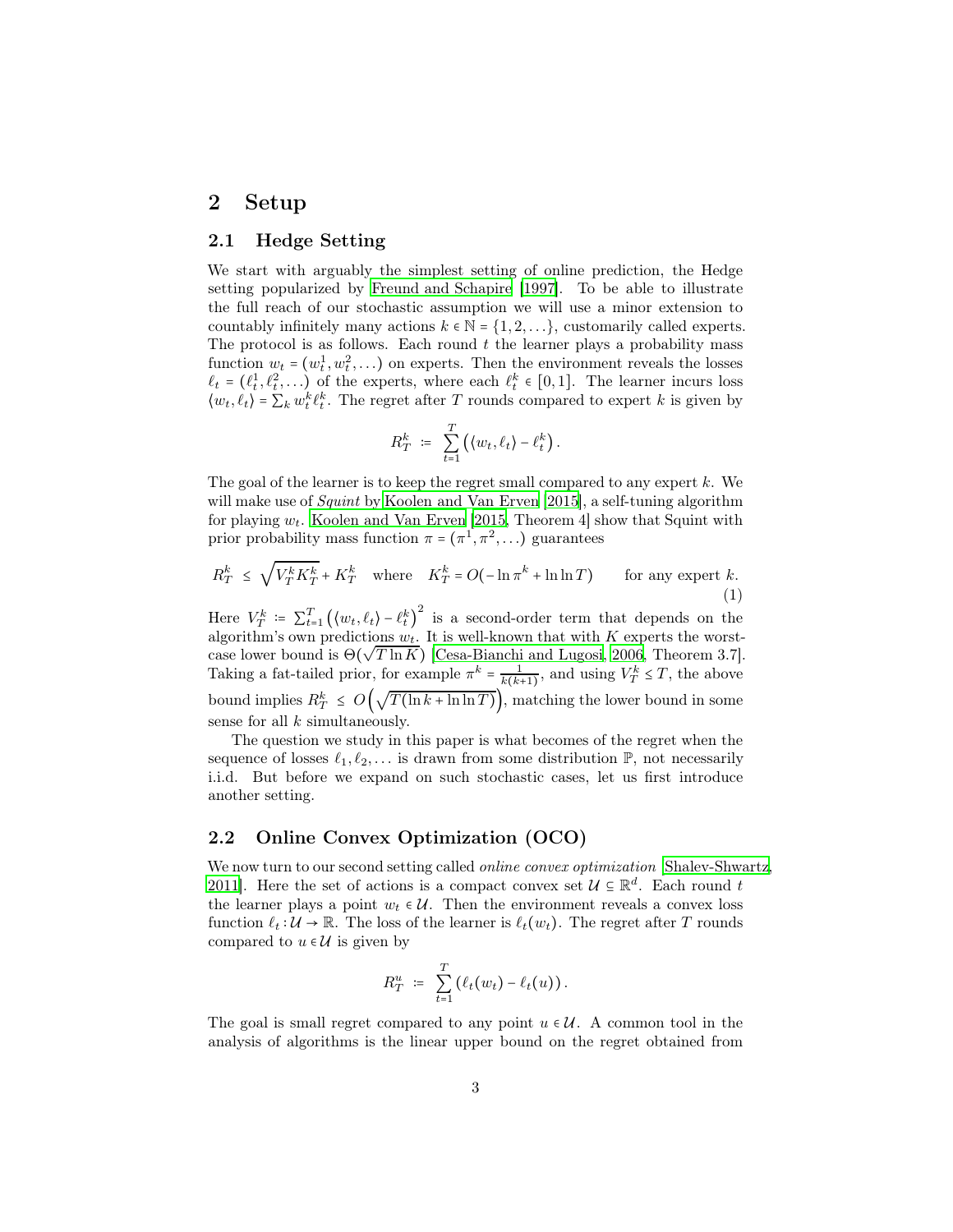convexity of  $\ell_t$  (at non-differentiable points we may take any sub-gradient)

$$
R_T^u \leq \tilde{R}_T^u = \sum_{t=1}^T \langle w_t - u, \nabla \ell_t(w_t) \rangle.
$$

We will make use of (the full matrix version of)  $MetaGrad$  by [Koolen and Van Erven](#page-13-8) (2016). In their Theorem 8, they show that, simultaneously,  $\tilde{R}^u_T \leq O(DG\sqrt{T})$ and

<span id="page-3-0"></span>
$$
\tilde{R}^u_T \leq \sqrt{V_T^u K_T} + D G K_T \quad \text{where} \quad K_T = O(d \ln T) \quad \text{for any } u \in \mathcal{U}, \quad (2)
$$

where D bounds the two-norm diameter of U, G bounds  $\|\nabla \ell_t(w_t)\|_2$  the twonorm of the gradients and  $V_T^u = \sum_{t=1}^T \langle w_t - u, \nabla \ell_t(w_t) \rangle^2$ . The first bound matches the worst-case lower bound. The second bound [\(2\)](#page-3-0) may be a factor  $\sqrt{K_T}$  worse, as  $V_T^u \leq G^2 D^2 T$  by Cauchy-Schwarz. Yet in this paper we will show fast rates in certain stochastic settings arising from [\(2\)](#page-3-0). To simplify notation we will assume from now on that  $DG = 1$  (this can always be achieved by scaling the loss).

To talk about stochastic settings we will assume that the sequence  $\ell_t$  of loss functions (and hence the gradients  $\nabla \ell_t(w_t)$ ) are drawn from a distribution P, not necessarily i.i.d. This includes the common case of linear regression and classification where  $\ell_t(u) = \text{loss}(\langle u, x_t \rangle, y_t)$  with  $(x_t, y_t)$  sampled i.i.d. from some distribution and loss a fixed one-dimensional convex loss function (e.g. square loss, absolute loss, log loss, hinge loss, . . . ).

#### 2.3 Parameterized Family of Stochastic Assumptions

We now recall the Bernstein [\[Bartlett and Mendelson, 2006\]](#page-11-1) and Central [\[Van Erven et al.,](#page-12-7) [2015\]](#page-12-7) stochastic conditions. In both cases the idea behind the assumption is to control the variance of the excess loss of the actions in the neighborhood of the best action.

We do not require that the losses are i.i.d., nor that the Bayes act is in the model. For the Hedge setting it suffices if there is a fixed expert  $k^*$  that is always best, i.e.  $\mathbb{E}\left[\ell_t^{k^*}\Big|\mathcal{G}_{t-1}\right] = \inf_k \mathbb{E}\left[\ell_t^k\Big|\mathcal{G}_{t-1}\right]$  almost surely for all t. (Here we denote by  $\mathcal{G}_{t-1}$  the sigma algebra generated by  $\ell_1, \ldots, \ell_{t-1}$ , and the *almost* surely quantification refers to the distribution of  $\ell_1, \ldots, \ell_{t-1}$ . Similarly, for OCO we assume there is a fixed point  $u^* \in \mathcal{U}$  attaining  $\min_{u \in \mathcal{U}} \mathbb{E}[\ell_t(u)|\mathcal{G}_{t-1}]$ at every round t. In either case there may be multiple candidate  $k^*$  or  $u^*$ . In the succeeding we assume that one is selected. Note that for i.i.d. losses the existence of a minimiser is not such a strong assumption (it is even automatic in the OCO case due to compactness of  $\mathcal{U}$ , while it is very strong beyond i.i.d. Yet it is not impossible (and actually interesting) as we will show by example in Section [3.](#page-6-0)

Based on this loss minimiser, we define the excess losses, a family of random variables indexed by time  $t \in \mathbb{N}$  and expert/point  $k \in \mathbb{N}/u \in \mathcal{U}$  as follows

<span id="page-3-1"></span>
$$
x_t^k \; \coloneqq \; \ell_t^k - \ell_t^{k^*} \quad \text{(Hedge)} \qquad \text{and} \qquad x_t^u \; \coloneqq \; \langle u - u^*, \nabla \ell_t(u) \rangle \quad \text{(OCO)}.
$$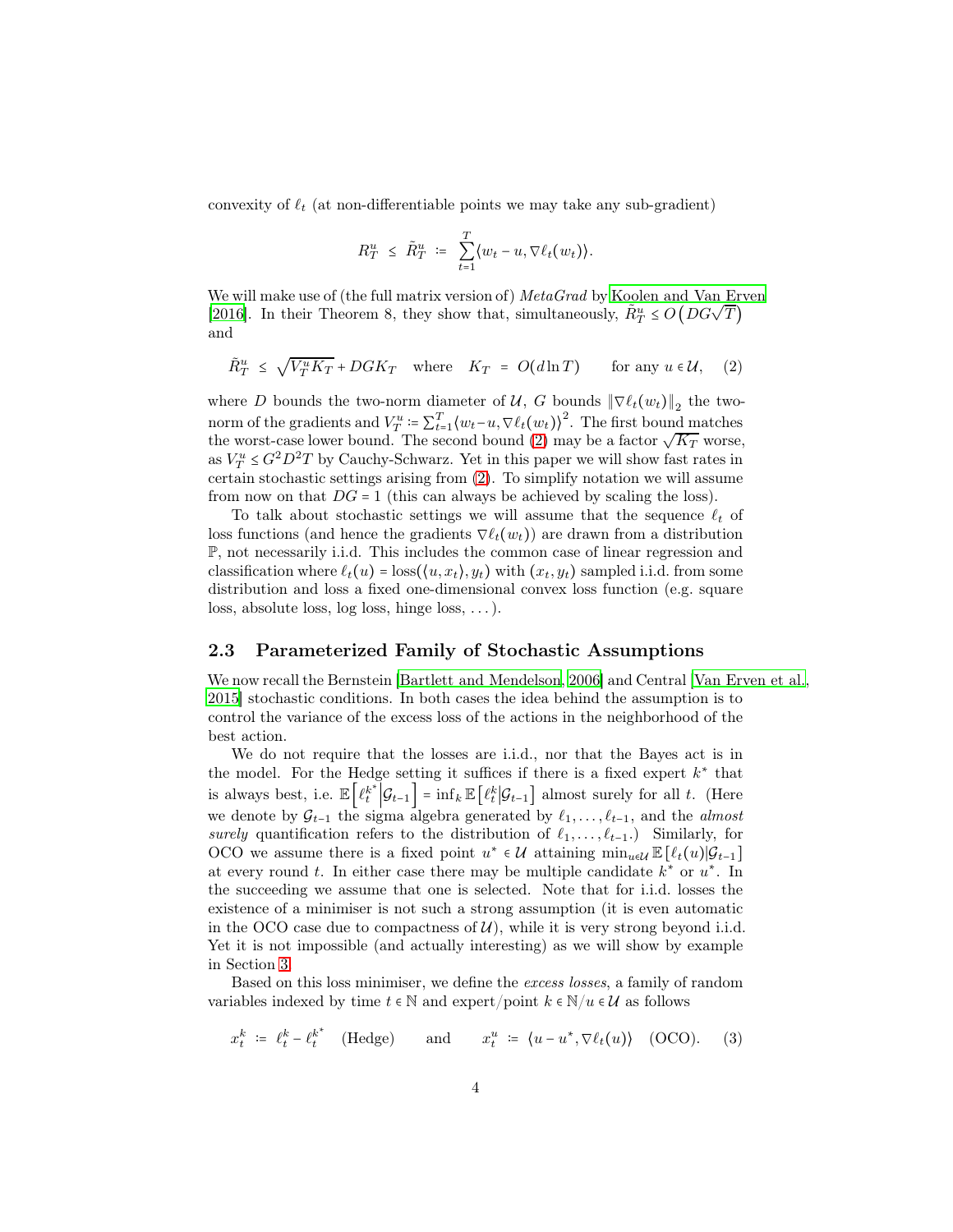Note that for the Hedge setting we work with the loss directly. For OCO instead we talk about the linear upper bound on the loss, for this is the quantity that needs to be controlled to make use of the MetaGrad bound [\(2\)](#page-3-0). With these variables in place, from this point on the story is the same for Hedge and for OCO. So let us write  $\mathcal F$  for either the set N of experts or the set U of points, and  $f^*$  for  $k^*$  resp.  $u^*$ , and let us consider the family  $\{x_t^f \mid f \in \mathcal{F}, t \in \mathbb{N}\}\.$  We call  $f \in \mathcal{F}$  predictors. The point of these stochastic conditions is that they imply that the variance in the excess loss gets smaller the closer a predictor gets to the optimum in terms of expected excess loss. This is most directly seen in the Bernstein condition:

<span id="page-4-1"></span>**Condition 1.** Fix  $B \ge 0$  and  $\kappa \in [0,1]$ . The family [\(3\)](#page-3-1) satisfies the  $(B,\kappa)$ -Bernstein condition if

 $\mathbb{E}\left[ (x_t^f)^2 \Big| \mathcal{G}_{t-1} \right] \leq B \mathbb{E}\left[ x_t^f \Big| \mathcal{G}_{t-1} \right]$  $\kappa$  almost surely for all  $f\in\mathcal{F}$  and rounds  $t\in\mathbb{N}.$ 

Some authors refer to the  $\kappa = 1$  case as the *Massart condition*. As shown by [Van Erven et al. \[2015](#page-12-7), Theorem 5.4], for bounded excess losses (which we assume throughout), the Bernstein condition is equivalent to the following condition:

<span id="page-4-2"></span>**Condition 2.** Fix a function  $\epsilon : \mathbb{R}_+ \to \mathbb{R}_+$ . The family [\(3\)](#page-3-1) satisfies the  $\epsilon$ -central condition if

1  $\frac{1}{\eta} \ln \mathbb{E}\Big[e^{-\eta x_t^f}\Big|\mathcal{G}_{t-1}\Big] \leq \epsilon(\eta) \qquad \text{almost surely for all } f \in \mathcal{F}, \ \eta \geq 0 \text{ and } t \in \mathbb{N}.$ 

[Van Erven et al.](#page-12-7) explicitly convert back and forth between the parameters of the Bernstein and Central Condition. In the remainder we will use that Bernstein implies Central (with  $\epsilon(\eta) = O((B\eta)^{\frac{1}{1-\kappa}})$ ). For completeness we include a proof in Appendix [B.](#page-15-0)

#### 2.4 Main Result

In the stochastic case we evaluate the performance of algorithms by  $R_T^{f^*}$  $T^{\phantom{\dagger}}$  , i.e. the regret compared to the predictor  $f^*$  with minimal expected loss. The expectation  $\mathbb{E}[R_T^{\tilde{f}^*}]$  $T<sub>T</sub>$  is sometimes called the *pseudo-regret*. The following result shows that second-order methods automatically adapt to the Bernstein condition. (Proof sketch in Section [4.](#page-8-0))

<span id="page-4-0"></span>**Theorem 3.** In any stochastic setting satisfying the  $(B, \kappa)$ -Bernstein Condition [1,](#page-4-1) the guarantees [\(1\)](#page-2-0) for Squint and [\(2\)](#page-3-0) for MetaGrad imply fast rates for the respective algorithms both in expectation and with high probability. That is,

$$
\mathbb{E}[R_T^{f^*}] = O\left(K_T^{\frac{1}{2-\kappa}}T^{\frac{1-\kappa}{2-\kappa}}\right),\,
$$

and for any  $\delta > 0$ , with probability at least  $1 - \delta$ ,

$$
R_T^{f^*} = O\left((K_T - \ln \delta)^{\frac{1}{2-\kappa}} T^{\frac{1-\kappa}{2-\kappa}}\right),\,
$$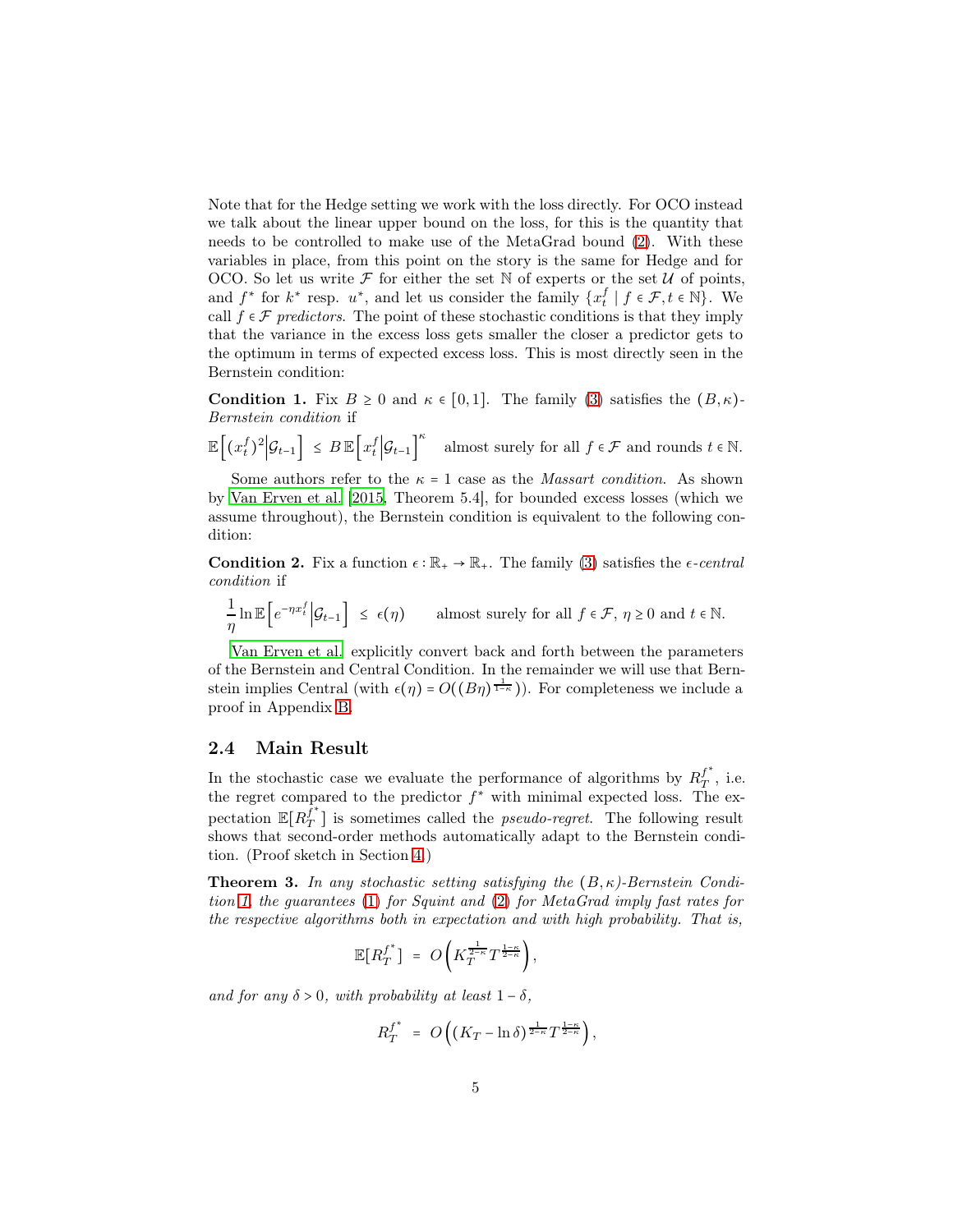where for Squint  $K_T \coloneqq K_T^{f^*}$  $T^J$  from [\(1\)](#page-2-0) and for MetaGrad  $K_T$  is as in [\(2\)](#page-3-0).

We see that Squint and MetaGrad (and any other second-order methods achieving the same bounds, as our results only use these bounds and do not depend on the details of the algorithms) adapt automatically to the Bernstein parameters of the distribution, without any tuning. Appendix [F](#page-18-0) provides an extension of Theorem [3](#page-4-0) that allows using Squint with uncountable  $\mathcal{F}$ .

Crucially, the bound provided by Theorem [3](#page-4-0) is natural, and, in general, the best one can expect. This can be seen from considering the statistical learning setting, which is a special case of our setup. Here  $(x_t, y_t)$  are i.i.d.  $\sim \mathbb{P}$  and  $\mathcal{F}$  is a set of functions from  $\mathcal{X}$  to a set of predictions  $\mathcal{A}$ , with  $\ell_t^f$ :=  $\ell(y_t, f(x_t))$  for some loss function  $\ell : \mathcal{Y} \times \mathcal{A} \to [0,1]$  such as squared,  $0/1$ , or absolute loss. In this setting one usually considers excess risk, which is the expected loss difference between the learned  $\hat{f}$  and the optimal  $f^*$ . The minimax expected (over training sample  $(x^t, y^t)$ ) risk relative to  $f^*$  is of order  $T^{-1/2}$  (see e.g. [Massart and Nédélec \[2006](#page-13-9)], [Audibert \[2009\]](#page-11-2)). To get better risk rates, one has to impose further assumptions on P. A standard assumption made in such cases is a Bernstein condition with exponent  $\kappa > 0$ ; see e.g. [Koltchinskii](#page-12-9) [\[2006\]](#page-12-9), [Bartlett and Mendelson \[2006\]](#page-11-1), or [Audibert \[2004](#page-11-3)] or [Audibert \[2009\]](#page-11-2); see [Van Erven et al. \[2015\]](#page-12-7) for how it generalizes the Tsybakov margin and other conditions.

If  $\mathcal F$  is sufficiently 'simple', e.g. a class with logarithmic entropy numbers (see Appendix [F\)](#page-18-0), or, in classification, a VC class, then, if a  $\kappa$ -Bernstein condition holds, ERM (empirical risk minimization) achieves, in expectation, a better excess risk bound of order  $O((\log T) \cdot T^{-\frac{1}{2-\kappa}})$ . The bound interpolates between  $T^{-1/2}$  for  $\kappa = 0$  and  $T^{-1}$  for  $\kappa = 1$  (Massart condition). Results of [Tsybakov](#page-13-10) [\[2004\]](#page-13-10), [Massart and Nédélec \[2006\]](#page-13-9), [Audibert \[2009\]](#page-11-2) suggest that this rate can, in general, not be improved upon, and exactly this rate is achieved by ERM and various other algorithms in various settings by e.g. [Tsybakov \[2004](#page-13-10)], [Audibert](#page-11-3) [\[2004,](#page-11-3) [2009](#page-11-2)], [Bartlett et al. \[2006](#page-11-4)]. By summing from  $t = 1$  to T and using ERM at each  $t$  to classify the next data point (so that ERM becomes FTL, follow-theleader), this suggests that we can achieve a cumulative expected regret  $\mathbb{E}[R^{f^*}_T$  $\frac{J}{T}$ ] of order  $O((\log T) \cdot T^{\frac{1-\kappa}{2-\kappa}})$ . Theorem [3](#page-4-0) shows that this is, indeed, also the rate that Squint attains in such cases if  $\mathcal F$  is countable and the optimal  $f^*$  has positive prior mass  $\pi^{f^*}$  (more on this condition below)— we thus see that Squint obtains exactly the rates one would expect from a statistical learning/classification perspective, and the minimax excess risk results in that setting suggests that these cumulative regret rates cannot be improved in general. It was shown earlier by [Audibert \[2004\]](#page-11-3) that, when equipped with an oracle to tune the learning rate  $\eta$ as a function of t, the rates  $O\left((\log T) \cdot T^{\frac{1-\kappa}{2-\kappa}}\right)$  can also be achieved by Hedge, but the exact tuning depends on the unknown  $\kappa$ . [Grünwald \[2012](#page-12-10)] provides a means to tune  $\eta$  automatically in terms of the data, but his method — like ERM and all algorithms in the references above — may achieve linear regret in ETGA and an algorithms in the references above  $\lim_{M}$  define to linear regret in worst-case settings, whereas Squint keeps the  $O(\sqrt{T})$  guarantee for such cases.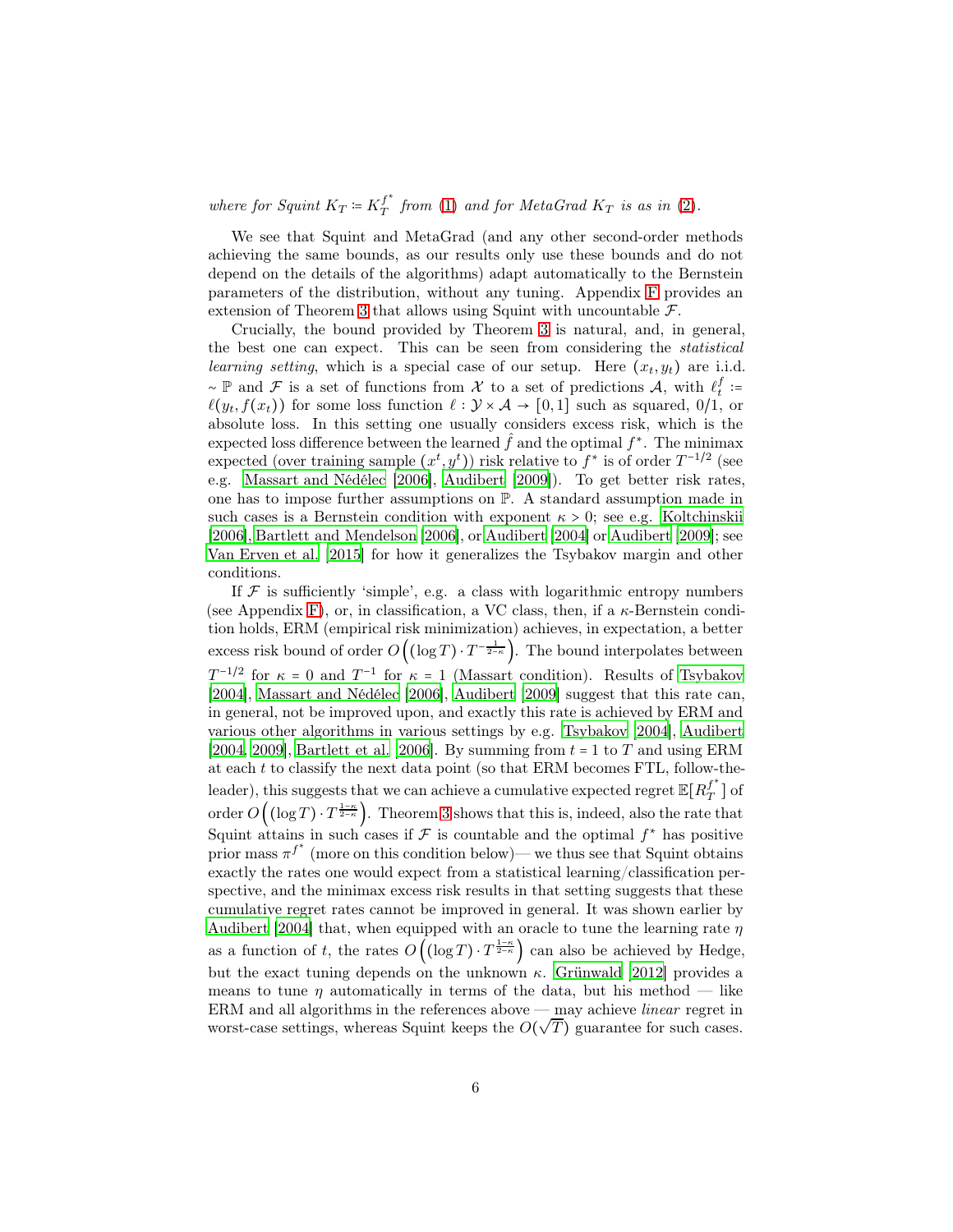Theorem [3](#page-4-0) only gives the desired rate for Squint if  $\mathcal F$  is countable and  $\pi^{f^*} > 0$ . The combination of these two assumptions is strong or at least unnatural, and OCO cannot be readily used in all such cases either, so in Appendix [F](#page-18-0) we therefore show how to extend Theorem [3](#page-4-0) to the case of infinite  $\mathcal{F}$ , which can be continuous and thus have  $\pi^{f^*} = 0$ , as long as  $\mathcal F$  admits sufficiently small entropy numbers. Incidentally, this also allows us to show that Squint achieves regret rate  $O\left((\log T) \cdot T^{\frac{1-\kappa}{2-\kappa}}\right)$  when  $\mathcal{F} = \bigcup_{i=1,2,...} \mathcal{F}_i$  is a countably infinite union of  $\mathcal{F}_i$  with appropriate entropy numbers; in such cases there can be, at every sample size, a classifier  $\hat{f} \in \mathcal{F}$  with 0 empirical error, so that ERM/FTL will always overfit and cannot be used even if the Bernstein condition holds; Squint allows for aggregation of such models. In the remainder of the main text, we concentrate on applications for which Theorem [3](#page-4-0) can be used directly, without extensions.

### <span id="page-6-0"></span>3 Examples

We give examples motivating and illustrating the Bernstein/Central condition for the Hedge and OCO settings. Our examples in the Hedge setting will illustrate Bernstein with  $\kappa < 1$  and non i.i.d. distributions. Our OCO examples were chosen to be natural and illustrate fast rates without curvature.

#### 3.1 Hedge Setting: Gap implies Bernstein with  $\kappa = 1$

In the Hedge setting, we say that a distribution  $\mathbb P$  (not necessarily i.i.d.) of expert losses  $\{\ell_t^k | t, k \in \mathbb{N}\}$  has  $gap \alpha > 0$  if there is an expert  $k^*$  such that

$$
\mathbb{E}\left[ \ell_t^{k^\ast}\Big| \mathcal{G}_{t-1} \right] + \alpha ~\leq~ \inf_{k\neq k^\ast} \mathbb{E}\left[ \ell_t^k\Big| \mathcal{G}_{t-1} \right] \qquad \text{almost surely for each round $\epsilon$ $\mathbb{N}$}.
$$

It is clear that the condition can only hold for  $k^*$  the minimiser of the expected loss.

**Lemma 4.** A distribution with gap  $\alpha$  is  $\left(\frac{1}{\alpha}\right)$  $\frac{1}{\alpha}, 1$ )-Bernstein.

*Proof.* For all  $k, t$  we have  $\mathbb{E}\left[ (x_t^k)^2 | \mathcal{G}_{t-1} \right] \leq 1 = \frac{1}{\alpha}$  $\frac{1}{\alpha} \alpha \leq \frac{1}{\alpha}$  $\frac{1}{\alpha}\mathbb{E}\big[x_t^k\big|\mathcal{G}_{t-1}\big]$ .

By Theorem [3](#page-4-0) we get the  $R_T^{k^*}$  $y_T^{k^*} = O(K_T) = O(\ln \ln T)$  rate. [Gaillard et al.](#page-12-1) [\[2014\]](#page-12-1) show constant regret for finitely many experts and i.i.d. losses with a gap. Our alternative proof above shows that neither finiteness nor i.i.d. are essential for fast rates in this case.

 $\Box$ 

### 3.2 Hedge Setting: Any  $(1, \kappa)$ -Bernstein

The next example illustrates that we can sometimes get the fast rates without a gap. And it also shows that we can get any intermediate rate: we construct an example satisfying the Bernstein condition for any  $\kappa \in [0,1]$  of our choosing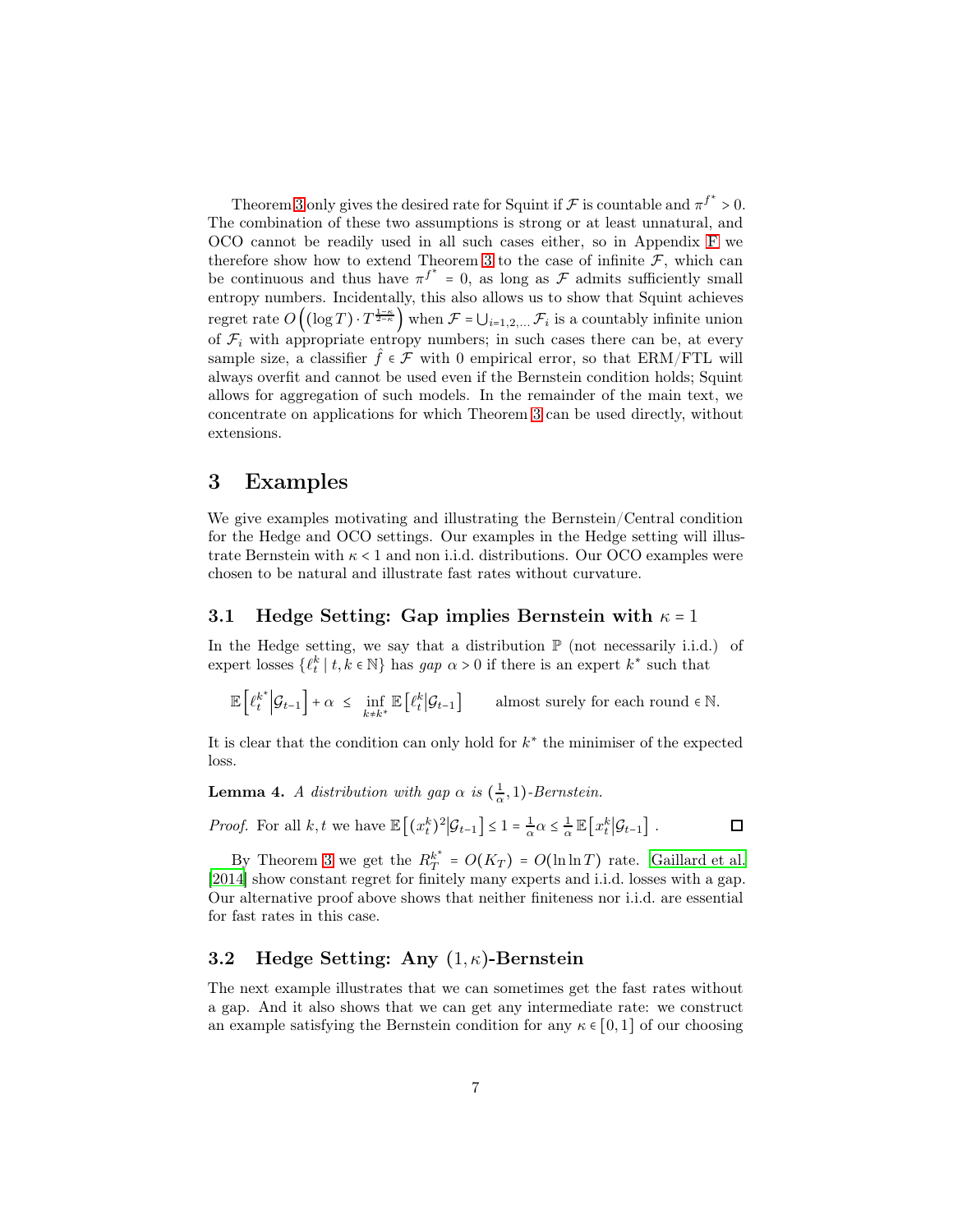(such examples occur naturally in classiciation settings such as those consider in the example in Appendix [F\)](#page-18-0).

Fix  $\kappa \in [0,1]$ . Each expert k is parametrised by a real number  $\delta_k \in [0,1/2]$ . The only assumption we make is that  $\delta_k = 0$  for some k, and  $\inf_k {\delta_k | \delta_k > 0} = 0$ . For a concrete example let us choose  $\delta_1 = 0$  and  $\delta_k = 1/k$ . Expert  $\delta$  has loss  $1/2 \pm \delta$ with probability  $\frac{1 \pm \delta^{2/\kappa-1}}{2}$  $\frac{1}{2}$  independently between experts and rounds. Expert  $\delta$ has mean loss  $\frac{1}{2} + \delta^{2/\kappa}$ , and so  $\delta = 0$  is best, with loss deterministically equal to 1/2. The squared excess loss of  $\delta$  is  $\delta^2$ . So we have the Bernstein condition with exponent  $\kappa$  (but no  $\kappa' > \kappa$ ) and constant 1, and the associated regret rate by Theorem [3.](#page-4-0)

Note that for  $\kappa = 0$  (the hard case) all experts have mean loss equal to  $\frac{1}{2}$ . So no matter which  $k^*$  we designate as the best expert our expected regret is zero. Yet the experts do not agree, as their losses deviate from  $\frac{1}{2}$  independently at random. Hence, by the central limit theorem, with high probability our regret is of order  $\sqrt{T}$ . On the other side of the spectrum, for  $\kappa = 1$  (the best case), we do not find a gap. We still have experts arbitrary close to the best expert in mean, but their expected excess loss squared equals their expected excess loss.

ERM/FTL may fail miserably on this type of examples. The clearest case is when  ${k | \delta_k > \epsilon}$  is infinite for some  $\epsilon > 0$ . Then at any t there will be experts that, by chance, incurred their lower loss every round. Picking any of them will result in expected instantaneous regret at least  $\epsilon^{2/\kappa}$ , leading to linear regret overall.

The requirement  $\delta_k = 0$  for some k is essential. If instead  $\delta_k > 0$  for all k then there is no best expert in the class. Theorem [13](#page-19-0) in Appendix [F](#page-18-0) shows how to deal with this case.

#### 3.3 Hedge Setting: Markov Chains

Suppose we model a binary sequence  $z_1, z_2, \ldots, z_T$  with m-th order Markov chains. As experts we consider all possible functions  $f: \{0,1\}^m \to \{0,1\}$  that map a history of length  $m$  to a prediction for the next outcome, and the loss of expert f is the 0/1-loss:  $\ell_t^f = |f(z_{t-m},...,z_{t-1}) - z_t|$ . (We initialize  $z_{1-m} = ... = z_0 = 0$ .) A uniform prior on this finite set of  $2^{2^m}$  experts results in worst-case regret of order  $\sqrt{T2^m}$ . Then, if the data are actually generated by an m-th order Markov chain with transition probabilities  $\mathbb{P}(z_t = 1 \mid (z_{t-m}, \ldots, z_{t-1}) = a) = p_a$ , we have  $f^*(a) = \mathbf{1} \{ p_a \ge \frac{1}{2} \}$  and

$$
\mathbb{E}\left[\left(x_t^f\right)^2\middle|(z_{t-m},\ldots,z_{t-1})=\boldsymbol{a}\right]=1,\quad \mathbb{E}\left[x_t^f\middle|(z_{t-m},\ldots,z_{t-1})=\boldsymbol{a}\right]=2|p_{\boldsymbol{a}}-\frac{1}{2}|
$$

for any f such that  $f(\mathbf{a}) \neq f^*(\mathbf{a})$ . So the Bernstein condition holds with  $\kappa = 1$ and  $B = \frac{1}{\sqrt{1 - \frac{1}{2}}}$  $\frac{1}{2}$ min<sub>a</sub>  $|p_{a} - \frac{1}{2}|$ .

#### 3.4 OCO: Hinge Loss on the Unit Ball

Let  $(x_1, y_1), (x_2, y_2), \ldots$  be classification data, with  $y_t \in \{-1, +1\}$ , and consider the hinge loss  $\ell_t(u) = \max\{0, 1 - y_t\langle x_t, u \rangle\}$ . Now suppose, for simplicity, that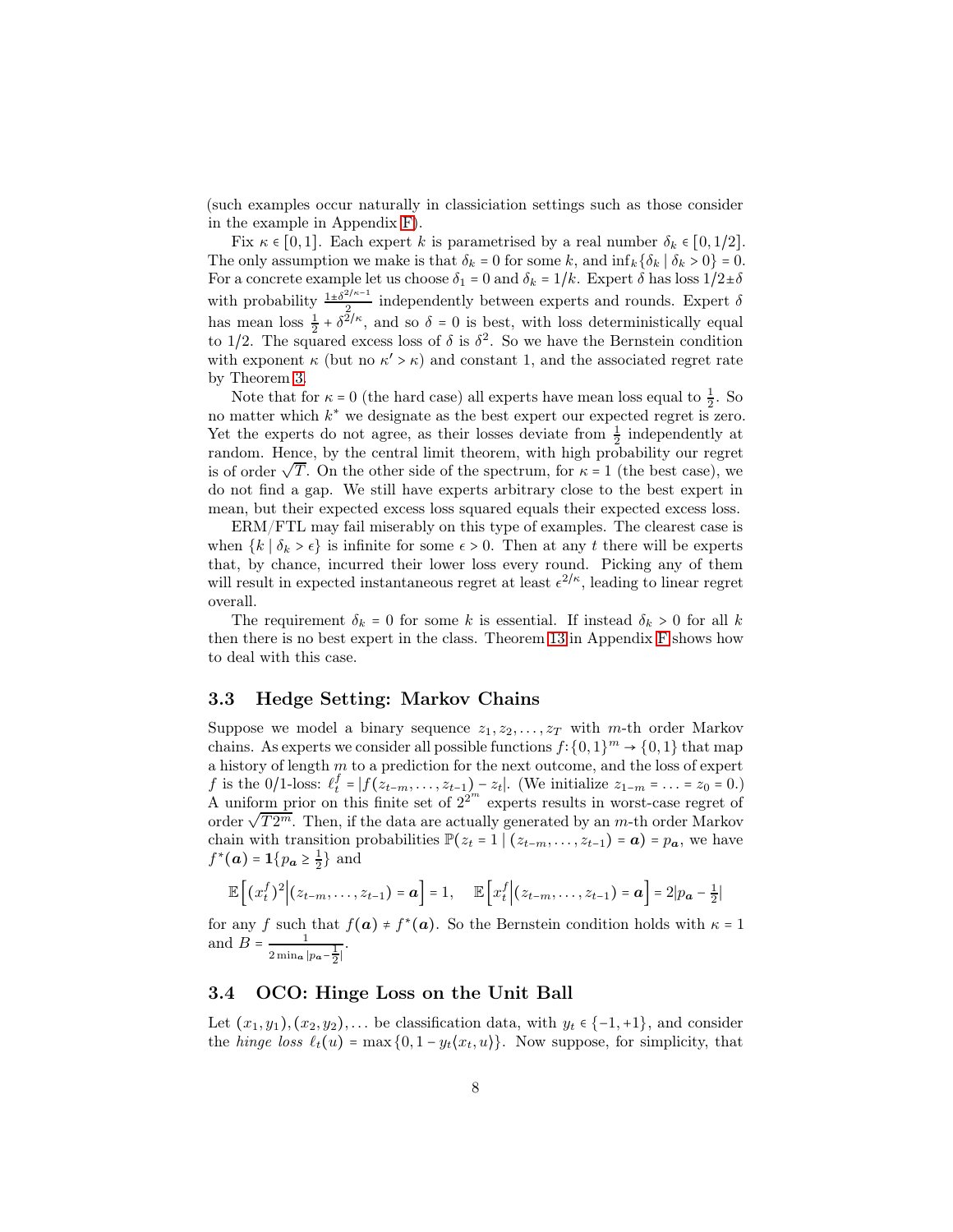both  $x_t$  and u come from the d-dimensional unit Euclidean ball, such that  $\langle x_t, u \rangle \in [-1, +1]$  and the hinge is never active, i.e.  $\ell_t(u) = 1 - y_t(x_t, u)$ . Then, if the data turn out to be i.i.d. observations from a fixed distribution P, the Bernstein condition holds with  $\kappa = 1$  (The proof can be found in Appendix [D\)](#page-17-0):

<span id="page-8-1"></span>Lemma 5 (Unregularized Hinge Loss Example). Consider the hinge loss setting above, where  $|\langle x_t, u \rangle| \leq 1$ . If the data are i.i.d., then the  $(B, \kappa)$ -Bernstein condition is satisfied with  $\kappa = 1$  and  $B = \frac{2\lambda_{max}}{||u||}$  $\frac{\lambda_{max}}{\|\mu\|}$ , where  $\lambda_{max}$  is the maximum eigenvalue of  $\mathbb{E}[XX^{\top}]$  and  $\mu = \mathbb{E}[YX]$ , provided that  $\|\mu\| > 0$ .

In particular, if  $X_t$  is uniformly distributed on the sphere and  $Y_t = \text{sign}(\langle \bar{u}, X_t \rangle)$ is the noiseless classification of  $X_t$  according to the hyperplane with normal vector  $\bar{u}$ , then  $B \leq \frac{c}{\sqrt{d}}$  for some absolute constant  $c > 0$ .

The excluded case  $\|\mu\| = 0$  only happens in the degenerate case that there is nothing to learn, because  $\mu = 0$  implies that the expected hinge loss is 1, its maximal value, for all  $u$ .

#### 3.5 OCO: Absolute Loss

Let  $\mathcal{U} = [0, 1]$  be the unit interval. Consider  $\ell_t(u) = |u - x_t|$  where  $x_t \in [0, 1]$  are drawn i.i.d. from  $\mathbb{P}$ . Let  $u^* \in \arg\min_u \mathbb{E}|u-x|$  minimize the expected loss. In this case we may simplify  $\langle w - u^*, \nabla \ell(w) \rangle = (w - u^*) \operatorname{sign}(w - x)$ . To satisfy the Bernstein condition, we therefore want B such that, for all  $w \in [0,1]$ ,

$$
\mathbb{E}\left[\left((w-u^*)\operatorname{sign}(w-x)\right)^2\right] \leq B \mathbb{E}\left[(w-u^*)\operatorname{sign}(w-x)\right]^{\kappa}.
$$

That is,

$$
|w-u^*|^{2-\kappa} \ \leq \ B 2^{\kappa} | \, \mathbb{P} \big( x \leq w \big) - \tfrac{1}{2} |^{\kappa}.
$$

For instance, if the distribution of x has a strictly positive density  $p(x) \ge m > 0$ , then  $u^*$  is the median and  $|\mathbb{P}(x \le w) - \frac{1}{2}| = |\mathbb{P}(x \le w) - \mathbb{P}(x \le u^*)| \ge m|w - u^*|$ , so the condition holds with  $\kappa = 1$  and  $B = \frac{1}{2m}$ . Alternatively, for a discrete distribution on two points a and b with probabilities p and  $1-p$ , the condition holds with  $\kappa = 1$  and  $B = \frac{1}{|2p-1|}$ , provided that  $p \neq \frac{1}{2}$ , as can be seen by bounding  $|w - u^*| \le 1$  and  $|\mathbb{P}(x \le w) - \frac{1}{2}| \ge |p - \frac{1}{2}|.$ 

### <span id="page-8-0"></span>4 Proof of Main Result

This section builds up to prove our main result Theorem [3.](#page-4-0) We first introduce a handy abbreviation that allows us to reason simultaneously in expectation and with high probability. We then identify the minimal  $\epsilon$  for which the Central Condition [2](#page-4-2) holds. We then show how we can introduce a second-order adjustment, and characterize the cost. Combination with either worst-case regret bound then yields the desired result.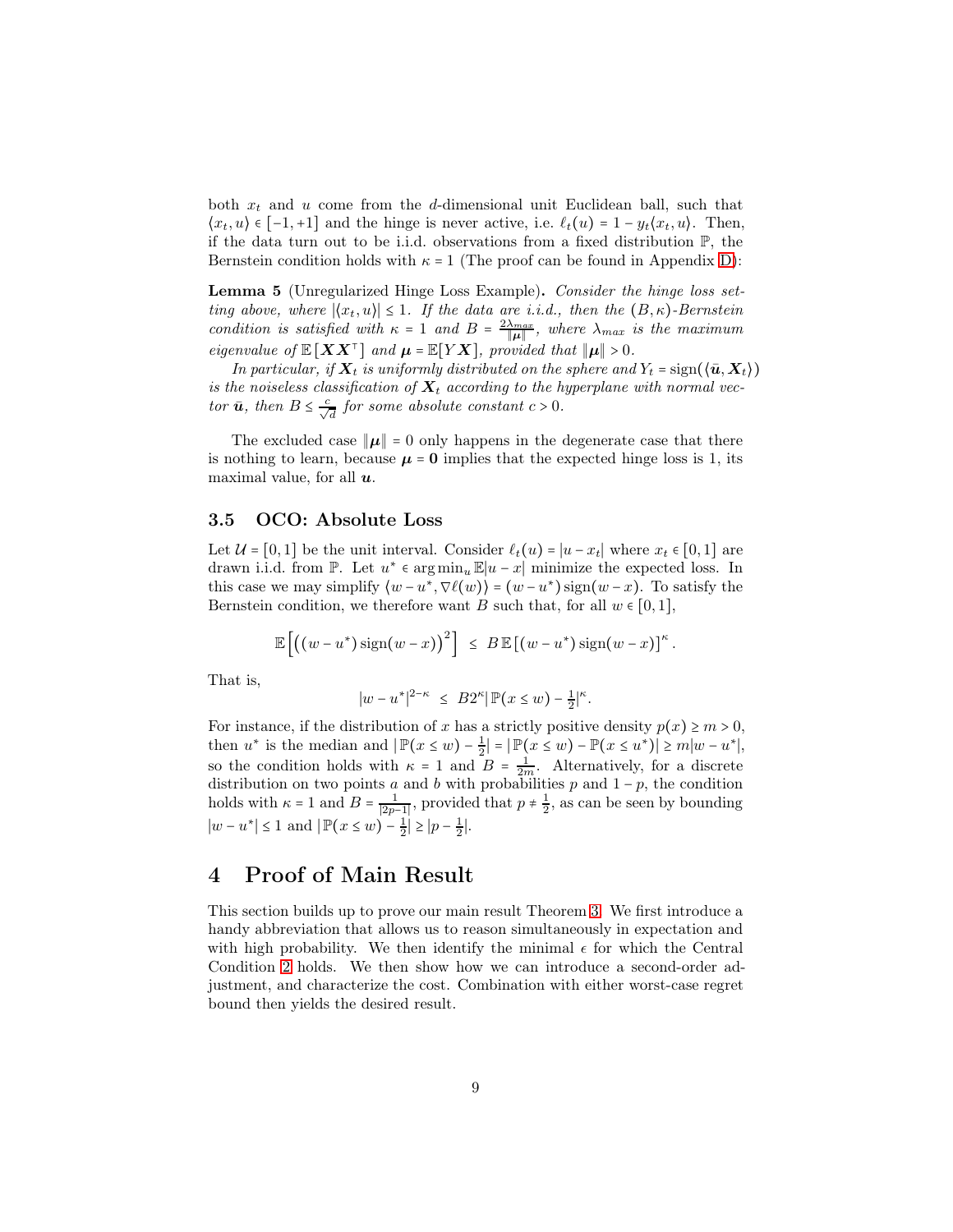### <span id="page-9-1"></span>4.1 Notation: Exponential Stochastic Negativity and Inequality

<span id="page-9-0"></span>We introduce a convenient shorthand notation that we will use throughout this paper.

**Definition 6.** A random variable  $X$  is exponentially stochastically negative, denoted  $X \trianglelefteq 0$ , if  $\mathbb{E}[e^X] \leq 1$ . For any  $\eta \geq 0$ , we write  $X \trianglelefteq_{\eta} 0$  if  $\eta X \trianglelefteq 0$ . For any pair of random variables  $X$  and  $Y$ , we say that  $X$  is exponentially stochastically *less* than Y, denoted  $X \trianglelefteq Y$ , if  $X - Y \trianglelefteq 0$ .

<span id="page-9-2"></span>Lemma 7. Exponential stochastic negativity has the following useful properties:

- 1. (Negativity). Let  $X \trianglelefteq 0$ . As the notation suggests X is negative in expectation and with high probability. That is  $\mathbb{E}[X] \leq 0$  and  $\mathbb{P}\{X \geq -\ln \delta\} \leq \delta$ for all  $\delta > 0$ .
- 2. (Convex combination). Let  ${X^f}_{f \in \mathcal{F}}$  be a family of random variables and let w be a distribution on  $\mathcal{F}$ . If  $X^f \trianglelefteq 0$  for all f then  $\mathbb{E}_{f \sim w}[X^f] \trianglelefteq 0$ .
- 3. (Chain rule). Let  $X_1, X_2, \ldots$  be adapted to filtration  $\mathcal{G}_1 \subseteq \mathcal{G}_2 \ldots$  (i.e.  $X_t$ ) is  $\mathcal{G}_t$ -measurable for each t). If  $X_t | \mathcal{G}_{t-1} \leq 0$  almost surely for all t, then  $\sum_{t=1}^{T} X_t \trianglelefteq 0$  for all  $T \geq 0$ .

*Proof.* Negativity: By Jensen's inequality  $\mathbb{E}[X] \leq \ln \mathbb{E}[e^X] \leq 0$ , whereas by Markov's inequality  $\mathbb{P}\left\{X \geq -\ln \delta\right\} = \mathbb{P}\left\{e^X \geq \frac{1}{\delta}\right\}$  $\left\{\frac{1}{\delta}\right\} \leq \delta \mathbb{E}\left[e^X\right] \leq \delta$ . Convex combination: By Jensen's inequality  $\mathbb{E}\left[e^{\mathbb{E}_{f\sim w}[X^f]}\right] \leq \mathbb{E}_{f\sim w}\mathbb{E}\left[e^{X^f}\right] \leq 1$ . Chain *rule*: By induction. The base case  $\overline{T} = 0$  holds trivially. For  $\overline{T} > 0$  we have  $\mathbb{E}\left[e^{\sum_{t=1}^{T}X_{t}}\right] = \mathbb{E}\left[e^{\sum_{t=1}^{T-1}X_{t}}\mathbb{E}\left[e^{X_{T}}\big|\mathcal{G}_{T-1}\right]\right] \leq \mathbb{E}\left[e^{\sum_{t=1}^{T-1}X_{t}}\right] \leq 1.$ 

#### 4.2 Normalized Cumulant Generating Function

To prove our main result we will make use of the Central Condition [2.](#page-4-2) For any distribution  $\mathbb P$  this condition will hold for some  $\epsilon$  (which may be trivial). In this section we construct the smallest  $\epsilon$  for which it holds and derive a few useful properties of that  $\epsilon$ .

Consider the family [\(3\)](#page-3-1) of excess loss variables  $x_t^f$ . We assume that  $x_t^f \in [-1,1]$ is bounded in a range of width 2 and has positive mean  $\mathbb{E}[x_t^f | \mathcal{G}_{t-1}] \geq 0$  by definition of  $f^*$ . As we will see, the complexity of our learning problem will be governed by the distribution of  $x_t^f$ . In particular, we will look at the *normalized* cumulant generating function for  $\eta \geq 0$ :

$$
\epsilon_t^f(\eta) \; \coloneqq \; \frac{1}{\eta} \ln \mathbb{E}\Big[e^{-\eta x_t^f}\Big|\mathcal{G}_{t-1}\Big]
$$

By construction  $-x_t^f \mathcal{A}_\eta \epsilon_t^f(\eta)$ . Boundedness of  $x_t^f \in [-1,1]$  immediately results in  $\epsilon_t^f(\eta) \in [-1,1]$ . Moreover, Hoeffding's inequality (see e.g. [Cesa-Bianchi and Lugosi](#page-11-0)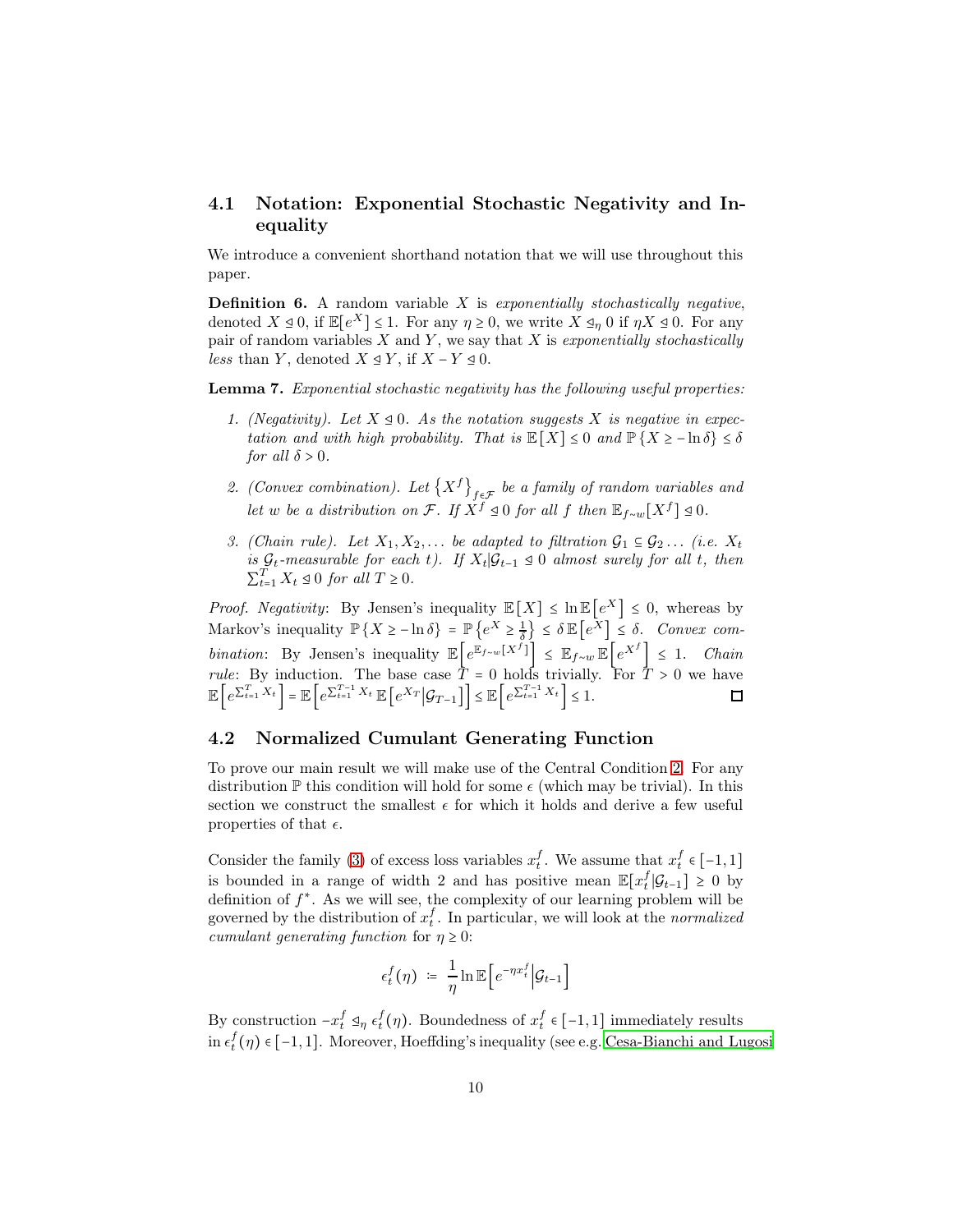[\[2006,](#page-11-0) Lemma 2.2]) tells us that  $\epsilon_t^f(\eta) \leq \eta/2$  while Jensen's inequality gives  $\epsilon_t^f(\eta) \ge -\mathbb{E}\left[x_t^f\Big|\mathcal{G}_{t-1}\right]$ . The dual representation  $\epsilon_t^f(\eta) = \sup_Q - \mathbb{E}_Q[x] - \frac{1}{\eta}$  $\frac{1}{\eta}$ KL $\left(Q(x)\right)\|\mathbb{P}(x_t^f|\mathcal{G}_{t-1})\right)$ reveals that  $\epsilon_t^f(\eta)$  is increasing in  $\eta$ . The value at  $\eta = 0$  is obtained by continuity from  $\epsilon_t^f(0) = \lim_{\eta \to 0} \epsilon_t^f(\eta) = -\mathbb{E}[x_t^f | \mathcal{G}_{t-1}] \leq 0.$ 

To get a uniform control over the class  $\mathcal{F}$ , we will make use of the maximum

<span id="page-10-1"></span>
$$
\epsilon_t(\eta) \; \coloneqq \; \sup_{f \in \mathcal{F}} \; \epsilon_t^f(\eta) \qquad \text{and} \qquad \epsilon(\eta) \; \coloneqq \; \sup_t \; \epsilon_t(\eta). \tag{4}
$$

The functions  $\epsilon_t$  and  $\epsilon$  inherit most properties of each  $\epsilon_t^f$ , but in addition since  $f^*\in\mathcal{F}$  and  $\epsilon_t^{f^*}$  $t^{(n)}(n) = 0$ , we see that  $\epsilon_t(n) \ge 0$  and also that  $\epsilon_t(0) = 0$ . Moreover, since  $\epsilon_t(\eta) \leq \eta/2$  we have  $\lim_{\eta \to 0} \epsilon_t(\eta) = 0$ . In this paper we will judge the complexity of the interplay of the generating distribution  $\mathbb P$  with the class  $\mathcal F$  by how  $\epsilon_t(\eta) \to 0$  as  $\eta \to 0$ . By construction the Central Condition [2](#page-4-2) holds with  $\epsilon(\eta)$ .

### 4.3 A Second-order Adjustment to Exponential Stochastic Inequality

We now show a technical lemma showing that, roughly, the square of a bounded Central random variable is exponentially stochastically less than that variable itself. Consider any random variable  $x \in [-1,1]$ , and let us denote its normalized cumulant generating function by  $\epsilon(\eta) = \frac{1}{\eta}$  $\frac{1}{\eta} \ln \mathbb{E}\left[e^{-\eta x}\right]$ . (In particular, see Definition [6,](#page-9-0)  $-x \leq_{\eta} \epsilon(\eta)$  for all  $\eta \geq 0$ .) Intuitively, small  $\epsilon(\eta) \ll \eta/2$  is special, indicating that  $x$  cannot be often very negative. The following lemma shows that if x is special to degree  $\epsilon(\eta)$ , then the smaller quantity ≈  $x - \frac{\eta}{2}x^2$  is also special at only mildly weaker degree  $\approx \epsilon(2\eta)$ .

<span id="page-10-0"></span>**Lemma 8.** For any random variable  $x \in [-1,1]$  and any  $\eta \ge 0$ 

$$
\frac{1}{\eta}\ln \mathbb{E}\left[e^{c\eta^2x^2-\eta x}\right] \leq \epsilon(2\eta)+c\eta\epsilon(2\eta)^2 \quad where \quad c = \frac{1}{1+\sqrt{1+4\eta^2}}.
$$

In the notation of Section [4.1,](#page-9-1) the lemma reads

 $-x \leq_{\eta} \epsilon(\eta)$  for all  $\eta \geq 0$  implies  $c\eta x^2 - x \leq_{\eta} \epsilon(2\eta) + c\eta\epsilon(2\eta)^2$  for all  $\eta \geq 0$ .

*Proof.* By Theorem [12](#page-15-1) in [A](#page-14-0)ppendix A with  $\gamma = 2\eta$  and the largest admissible c for  $(5)$ . П

Note that for  $\eta = 0$  the lemma trivializes, telling us  $-E[x] \leq \epsilon(0)$  where we have in fact equality. Note also that the right-hand side is an increasing function in  $\epsilon(2\eta)$  (the quadratic in  $\epsilon(2\eta)$  has positive derivative for all  $\epsilon(2\eta) \ge$  $-\frac{1+\sqrt{4\eta^2+1}}{2\eta} < -1.$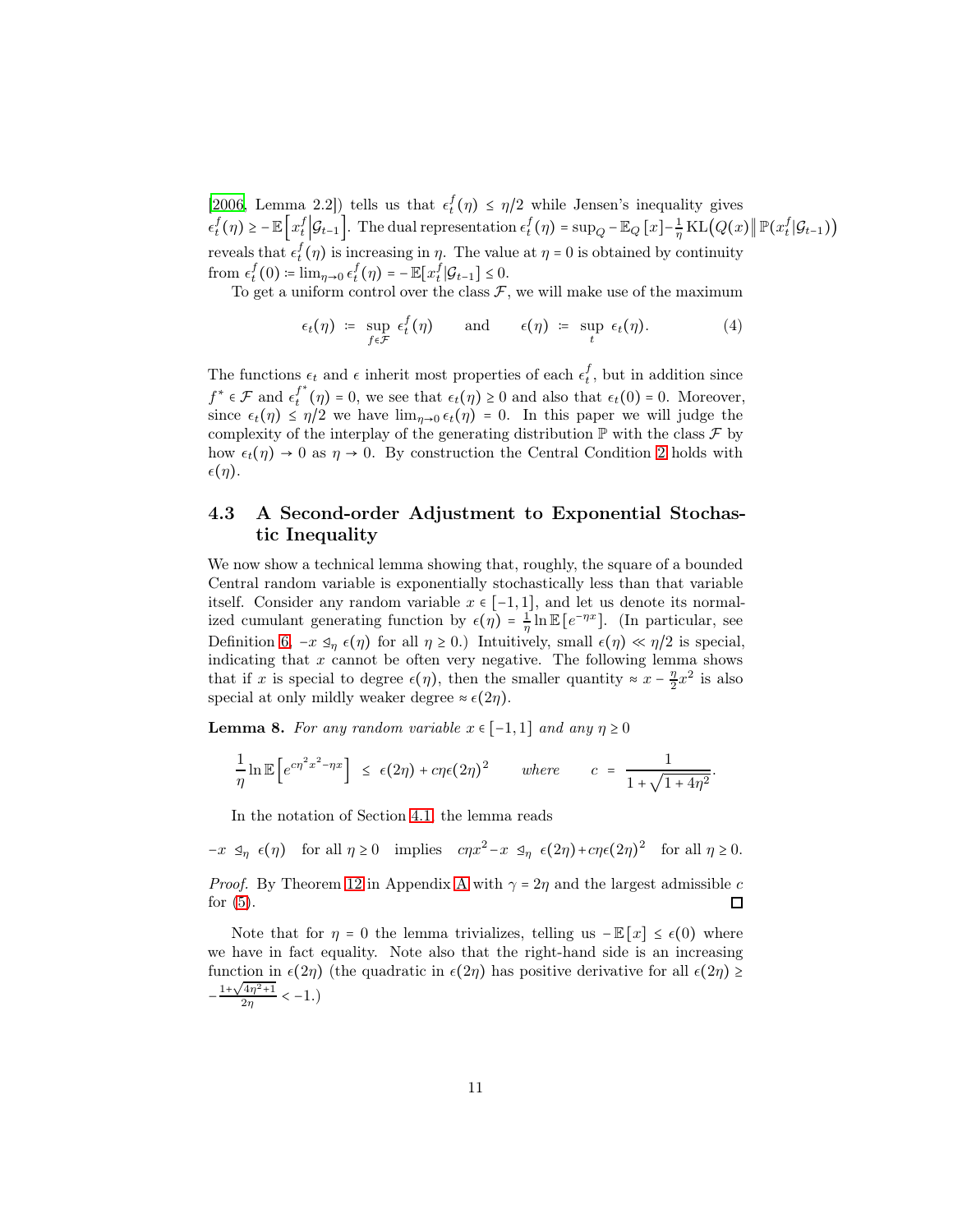### 4.4 From Second-order Bound to Bound in Terms of Parameter of Distribution

The next step toward fast rates is to obtain from a second-order bound, which involves the algorithm, another bound strictly in terms of the parameters of the distribution, which do not refer to the algorithm. The proof is in Appendix [C.](#page-16-0)

<span id="page-11-5"></span>Theorem 9. Consider either Squint in the Hedge setting or MetaGrad for OCO. Let  $\left\{x_t^f \middle| f \in \mathcal{F} \right\}$  be the associated the excess loss family from [\(3\)](#page-3-1), and let  $\epsilon(\eta)$  be, as in  $(4)$ , the corresponding maximal normalized cumulant generating function. For the Hedge setting let  $K_T = K_T^{f^*}$  $T^I$  as in [\(1\)](#page-2-0), for OCO let  $K_T$  be as in [\(2\)](#page-3-0). Then for each  $\gamma \geq 0$  with c as in Lemma [8,](#page-10-0)

$$
R_T^{f^*} \leq \frac{K_T}{c\gamma} + T\epsilon(2\gamma)(1 + c\gamma^2) + 2K_T.
$$

To prove our main Theorem [3](#page-4-0) we invoke the Bernstein Condition [1](#page-4-1) to bound  $\epsilon(2\epsilon)$  as a polynomial in  $\gamma$ , and then tune  $\gamma$  to optimize the bound. The details of the proof can be found in Appendix [E.](#page-18-1)

### 5 Conclusion

We show that it is possible for online learning methods to provide both the safety and robustness of a worst-case regret bound and be adaptive to favorable stochastic environments. We focus on Squint and MetaGrad, methods for online learning with individual sequence regret guarantees of a particular second order form. We show that such guarantees imply automatic adaptivity to the Bernstein parameters of stochastic environments, and result in the corresponding fast regret rates.

### References

- <span id="page-11-3"></span>Jean-Yves Audibert. PAC-Bayesian statistical learning theory. PhD thesis, Université Paris VI, 2004.
- <span id="page-11-2"></span>Jean-Yves Audibert. Fast learning rates in statistical inference through aggregation. The Annals of Statistics, 37(4):1591–1646, 2009.
- <span id="page-11-1"></span>Peter L. Bartlett and Shahar Mendelson. Empirical minimization. Probability Theory and Related Fields, 135(3):311–334, 2006.
- <span id="page-11-4"></span>Peter L Bartlett, Michael I Jordan, and Jon D McAuliffe. Convexity, classification, and risk bounds. Journal of the American Statistical Association, 101  $(473):138-156, 2006.$
- <span id="page-11-0"></span>Nicolò Cesa-Bianchi and Gábor Lugosi. Prediction, learning, and games. Cambridge University Press, 2006.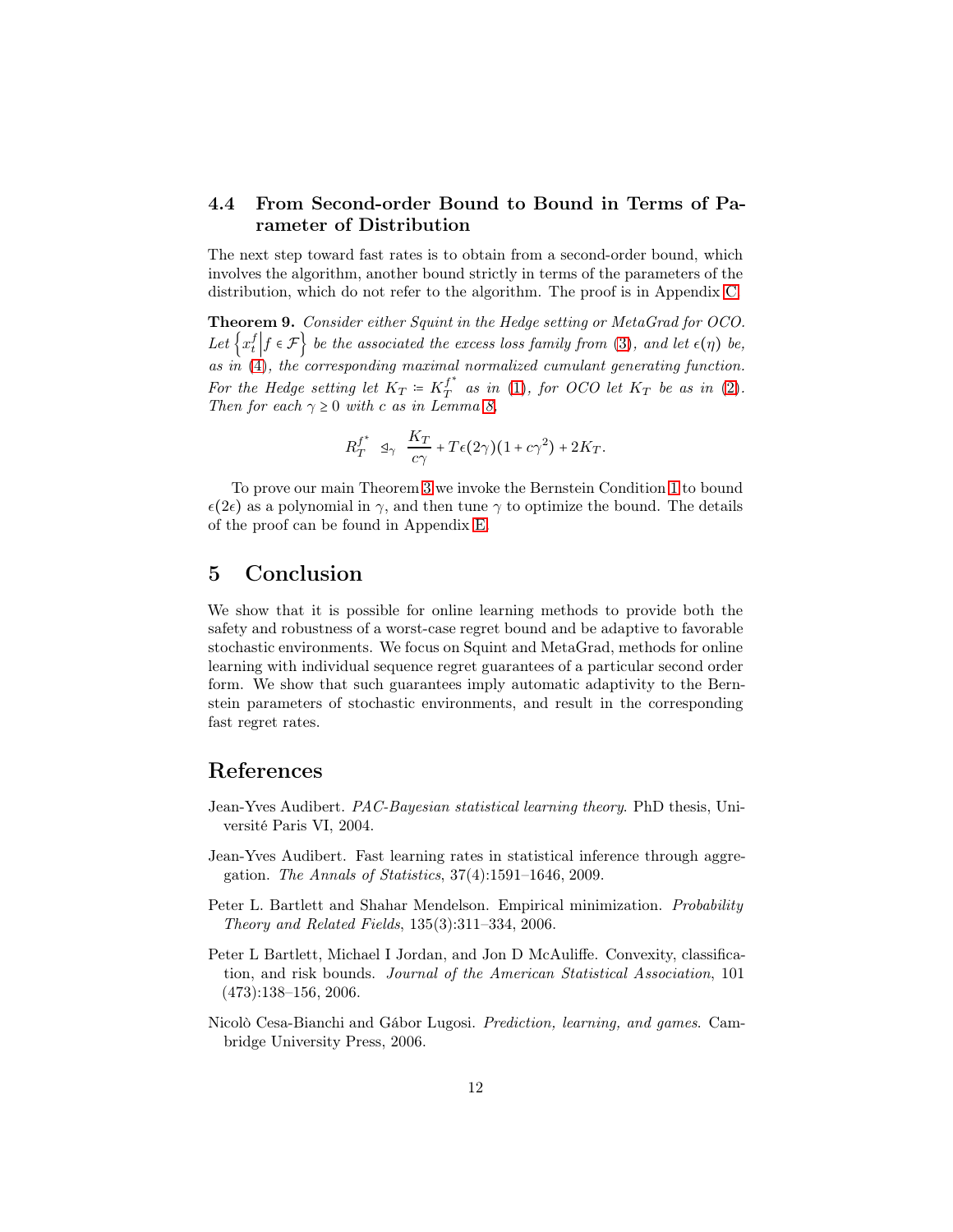- <span id="page-12-0"></span>Nicolò Cesa-Bianchi, Yishay Mansour, and Gilles Stoltz. Improved second-order bounds for prediction with expert advice. Machine Learning,  $66(2/3):321-352$ , 2007.
- <span id="page-12-6"></span>Chao-Kai Chiang, Tianbao Yang, Chia-Jung Le, Mehrdad Mahdavi, Chi-Jen Lu, Rong Jin, and Shenghuo Zhu. Online optimization with gradual variations. In Proceedings of the 25th Conference on Learning Theory (COLT), pages 6.1–6.20, 2012.
- <span id="page-12-3"></span>Koby Crammer, Alex Kulesza, and Mark Dredze. Adaptive regularization of weight vectors. In Advances in Neural Information Processing Systems 22, pages 414–422, 2009.
- <span id="page-12-4"></span>John Duchi, Elad Hazan, and Yoram Singer. Adaptive subgradient methods for online learning and stochastic optimization. Journal of Machine Learning Research, 12:2121–2159, 2011.
- <span id="page-12-7"></span>Tim van Erven, Peter D. Grünwald, Nishant A. Mehta, Mark D. Reid, and Robert C. Williamson. Fast rates in statistical and online learning. *Journal* of Machine Learning Research, 16:1793–1861, 2015.
- <span id="page-12-8"></span>Yoav Freund and Robert E. Schapire. A decision-theoretic generalization of on-line learning and an application to boosting. Journal of Computer and System Sciences, 55:119–139, 1997.
- <span id="page-12-12"></span>Pierre Gaillard and Sébastien Gerchinovitz. A chaining algorithm for online nonparametric regression. In Proceedings of the 28th Conference on Learning Theory (COLT), 2015.
- <span id="page-12-1"></span>Pierre Gaillard, Gilles Stoltz, and Tim van Erven. A second-order bound with excess losses. In JMLR Workshop and Conference Proceedings, volume 35: Proceedings of the 27th Conference on Learning Theory (COLT), pages 176– 196, 2014.
- <span id="page-12-10"></span>Peter Grünwald. The safe Bayesian: learning the learning rate via the mixability gap. In Proceedings 23rd International Conference on Algorithmic Learning Theory (ALT '12). Springer, 2012.
- <span id="page-12-5"></span>Elad Hazan and Satyen Kale. Extracting certainty from uncertainty: Regret bounded by variation in costs. Machine learning, 80(2-3):165–188, 2010.
- <span id="page-12-9"></span>Vladimir Koltchinskii. Local Rademacher complexities and oracle inequalities in risk minimization. The Annals of Statistics, 34(6):2593–2656, 2006. Based on IMS (Institute of Mathematical Statistics) Medaillion Lecture.
- <span id="page-12-11"></span>Wouter M. Koolen. The relative entropy bound for Squint. Blog entry on http://blog.wouterkoolen.info/, August 2015.
- <span id="page-12-2"></span>Wouter M. Koolen and Tim van Erven. Second-order quantile methods for experts and combinatorial games. In Proceedings of the 28th Conference on Learning Theory (COLT), pages  $1155-1175$ , 2015.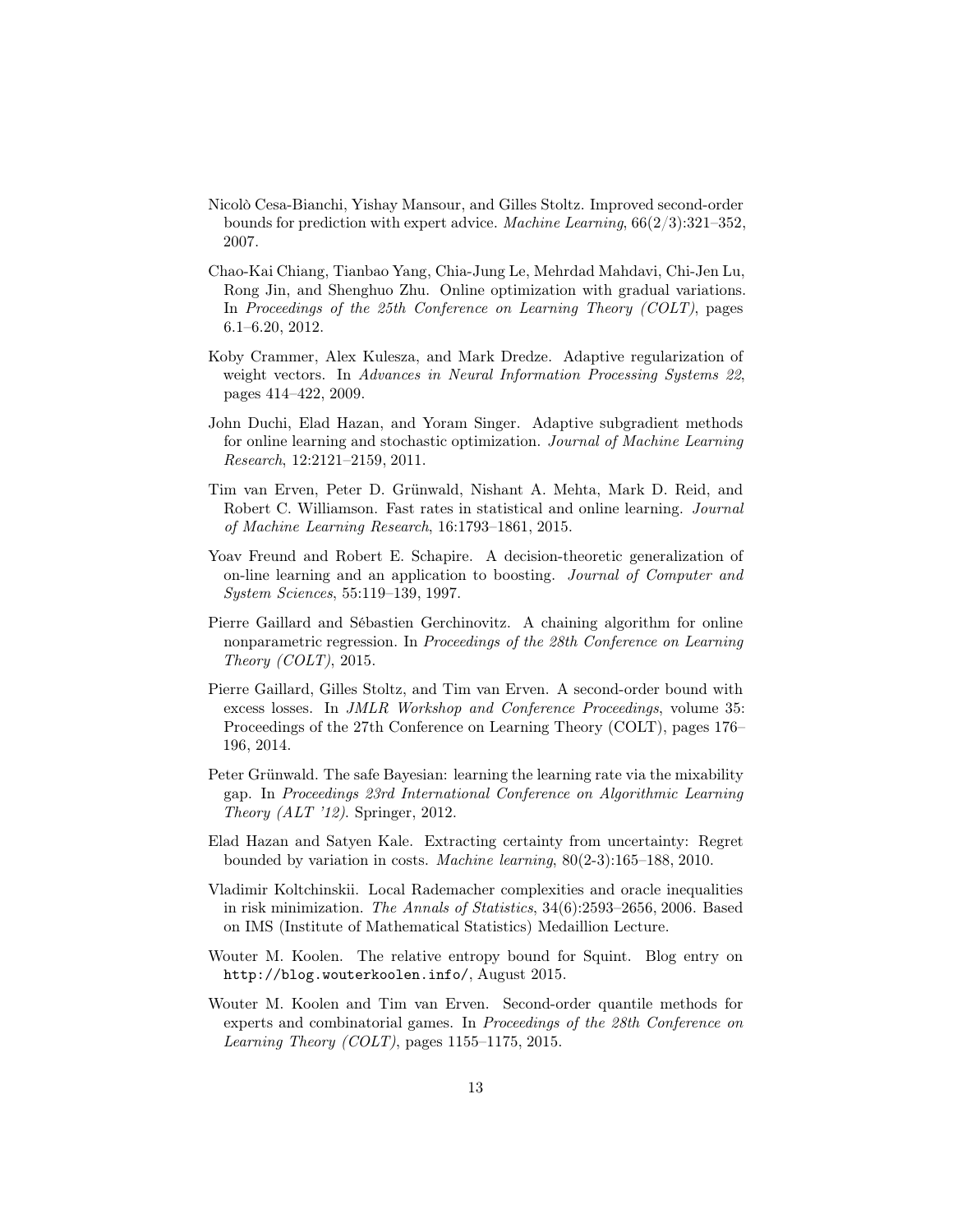- <span id="page-13-8"></span>Wouter M. Koolen and Tim van Erven. Metagrad: Faster convergence without curvature in online convex optimization. ArXiv:1604.08740, April 2016.
- <span id="page-13-3"></span>Wouter M. Koolen, Tim van Erven, and Peter D. Grünwald. Learning the learning rate for prediction with expert advice. In Advances in Neural Information Processing Systems 27, pages 2294–2302. 2014.
- <span id="page-13-4"></span>Haipeng Luo and Robert E. Schapire. Achieving all with no parameters: Adaptive normalhedge. In Proceedings of the 28th Conference on Learning Theory  $(COLT)$ , pages 1286–1304, 2015.
- <span id="page-13-9"></span>Pascal Massart and Élodie Nédélec. Risk bounds for statistical learning. The Annals of Statistics, 34(5):2326–2366, 2006.
- <span id="page-13-6"></span>H. Brendan McMahan and Matthew J. Streeter. Adaptive bound optimization for online convex optimization. In Proceedings of the 23rd Conference on Learning Theory (COLT), pages 244–256, 2010.
- <span id="page-13-11"></span>Nishant A Mehta and Robert C Williamson. From stochastic mixability to fast rates. In Advances in Neural Information Processing Systems 27, pages 1197–1205. Curran Associates, Inc., 2014.
- <span id="page-13-12"></span>Alexander Rakhlin and Karthik Sridharan. Online nonparametric regression. In Proceedings of the 27th Conference on Learning Theory (COLT), 2014.
- <span id="page-13-1"></span>Steven de Rooij, Tim van Erven, Peter D. Grünwald, and Wouter M. Koolen. Follow the leader if you can, Hedge if you must. *Journal of Machine Learning* Research, 15:1281–1316, April 2014.
- <span id="page-13-2"></span>Amir Sani, Gergely Neu, and Alessandro Lazaric. Exploiting easy data in online optimization. In Advances in Neural Information Processing Systems 27, pages 810–818. 2014.
- <span id="page-13-0"></span>Shai Shalev-Shwartz. Online learning and online convex optimization. Foundations and Trends in Machine Learning, 4(2):107–194, 2011.
- <span id="page-13-7"></span>Jacob Steinhardt and Percy Liang. Adaptivity and optimism: An improved exponentiated gradient algorithm. In Proceedings of the 31th Annual International Conference on Machine Learning (ICML), pages 1593–1601, 2014.
- <span id="page-13-10"></span>Alexandre B. Tsybakov. Optimal aggregation of classifiers in statistical learning. Annals of Statistics, 32:135–166, 2004.
- <span id="page-13-5"></span>Olivier Wintenberger. Optimal learning with Bernstein Online Aggregation. ArXiv:1404.1356, 2015.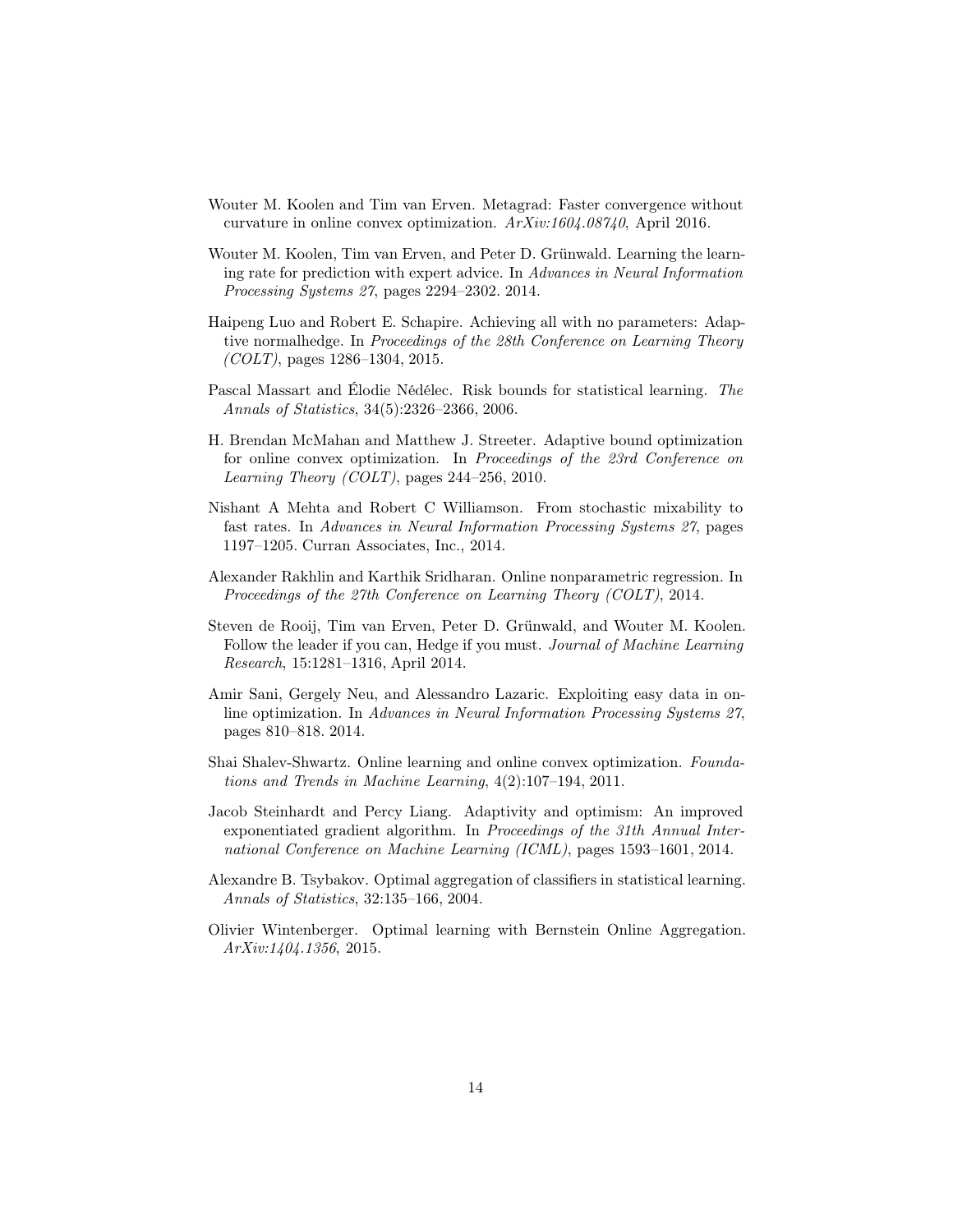# <span id="page-14-0"></span>A Second-order Adjustment of Exponential Stochastic Inequality

In this section we prove a stronger form of Lemma [8.](#page-10-0) We would like to remark that our solution to this problem was inspired by the general moments problem studied by [Mehta and Williamson \[2014,](#page-13-11) Section 3], especially because this connection became invisible during the simplification of our proofs.

We will be thinking about two learning rates,  $0 \leq \eta \leq \gamma$ . The larger one,  $\gamma$ , will be where we evaluate  $\epsilon(\gamma)$ . So  $\gamma$  controls the strength of the assumption. The smaller one,  $\eta$ , will be the learning rate at which we obtain the conclusion. The point is to get a large amount of quadratic  $x^2$  in the conclusion, as governed by the constant c. Obviously, the more greedy we are in  $\eta$  and  $\gamma$ , the smaller the c for which we can get any traction. This trade-off is captured by the following relationship between  $\gamma$ ,  $\eta$  and c that we will make use of throughout this section.

$$
0 \le c \le \frac{\sqrt{2|2\eta - \gamma| + \gamma^2 + 1} - |2\eta - \gamma| - 1}{4\eta^2} \tag{5}
$$

<span id="page-14-3"></span><span id="page-14-1"></span>Positivity of c is not that important, as the desired inequality is trivial for  $c \leq 0$ . The following inequality is useful later.

**Lemma 10.** Let  $0 \leq \eta \leq \gamma$  and c satisfy [\(5\)](#page-14-1). Then

$$
1 \ \geq \ 2c\eta
$$

Proof. We need to show

$$
2\eta \ \geq \ \sqrt{2|2\eta-\gamma|+\gamma^2+1}-|2\eta-\gamma|-1
$$

that is

$$
\bigl(2\eta+|2\eta-\gamma|+1\bigr)^2 \;\; \geq \;\; 2|2\eta-\gamma|+\gamma^2+1
$$

Expanding the left-hand side square results in

$$
4\eta^2 + 4\eta|2\eta - \gamma| + 4\eta + |2\eta - \gamma|^2 + 2|2\eta - \gamma| + 1 = 4\eta(2\eta - \gamma) + 4\eta|2\eta - \gamma| + 4\eta + \gamma^2 + 2|2\eta - \gamma| + 1
$$

which definitely exceeds the right-hand side above.

We now put our assumption to use. In the following Lemma we show that it implies a not-in-expectation-but-with-a-correction-term version of the result we are after.

<span id="page-14-2"></span>**Lemma 11.** Fix  $0 \le \eta \le \gamma$  and let c satisfy [\(5\)](#page-14-1). Then for each  $x \in [-1,1]$  and  $\epsilon \in [-1,1]$  we have

$$
e^{c\eta^2x^2-\eta x}-\frac{e^{-\gamma(x+\epsilon)}-1}{\gamma}\eta(1+2c\eta\epsilon)e^{c\eta^2\epsilon^2+\eta\epsilon} \leq e^{c\eta^2\epsilon^2+\eta\epsilon}.
$$

 $\Box$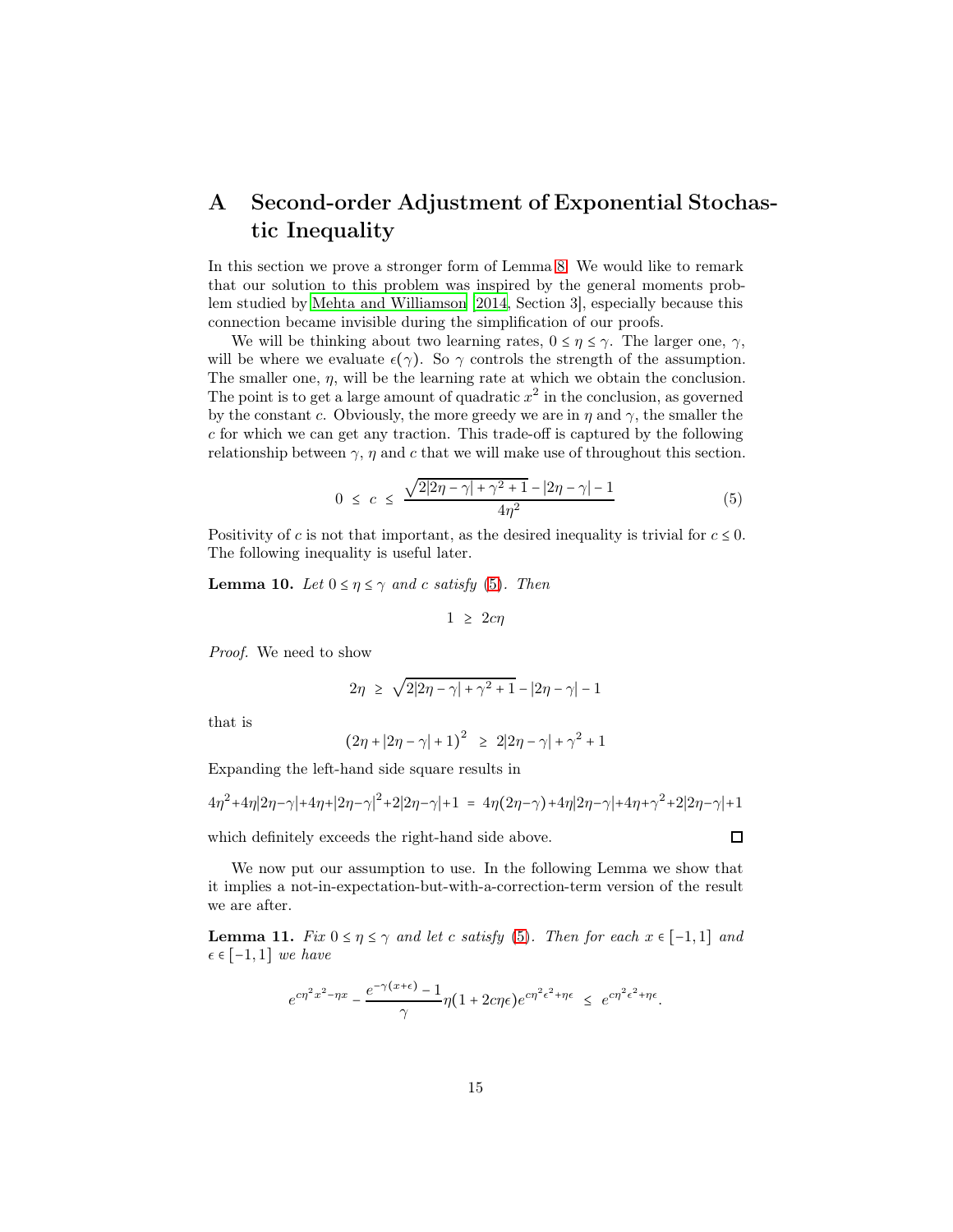*Proof.* We will show that the left-hand side is maximized over  $x \in [-1,1]$  at  $x = -\epsilon$ . First, its derivative equals

$$
e^{-\gamma x}\eta\big(h(-\epsilon)-h(x)\big) \qquad \text{where} \qquad h(x)=(1-2c\eta x)e^{c\eta^2x^2+(\gamma-\eta)x}.
$$

This indeed equals zero at  $x = -\epsilon$ . To show that  $x = -\epsilon$  is indeed a maximum and that there are no other maxima it suffices to show that  $h(x)$  is increasing on  $x \in [-1, 1]$ . We have

$$
h'(x) = \left(-4c^2\eta^3 x^2 + 2c\eta x(2\eta - \gamma) - 2c\eta + \gamma - \eta\right)e^{c\eta^2 x^2 + (\gamma - \eta)x}
$$

As the term in parentheses is concave in x, it suffices to show that  $h'(x) \geq 0$  for  $x \in \{-1,1\}, \text{ i.e.}$ 

$$
-4c^2\eta^3 - 2c\eta|2\eta - \gamma| - 2c\eta + \gamma - \eta \geq 0
$$

 $\Box$ 

Solving the quadratic in  $c$ , we see that this holds if  $(5)$ , as required.

<span id="page-15-1"></span>Finally, we are ready for the general version of the claim.

**Theorem 12.** Pick  $0 \le \eta \le \gamma$  and c satisfying [\(5\)](#page-14-1). Let  $\epsilon \in [-1,1]$ . Then for any  $x \in [-1, 1]$  with  $\mathbb{E} e^{-\gamma x} \leq e^{\gamma \epsilon}$  we have

$$
\mathbb{E} e^{c\eta^2 x^2 - \eta x} \le e^{c\eta^2 \epsilon^2 + \eta \epsilon}.
$$

Proof. Taking expectation over Lemma [11,](#page-14-2) we find

$$
\mathbb{E} e^{c\eta^2 x^2 - \eta x} \leq e^{c\eta^2 \epsilon^2 + \eta \epsilon} + \frac{\mathbb{E} e^{-\gamma(x+\epsilon)} - 1}{\gamma} \eta (1 + 2c\eta \epsilon) e^{c\eta^2 \epsilon^2 + \eta \epsilon},
$$

and the claim follows by bounding the right-most term by 0. (Note that the factor  $1 + 2c\eta\epsilon$  is positive by Lemma [10.](#page-14-3)) 口

### <span id="page-15-0"></span>B Bernstein to Central

An indexed family of random variables  $\{x^f \mid f \in \mathcal{F}\}$  satisfies the  $(B, \kappa)$ -Bernstein condition if

 $\mathbb{E}[(x^f)^2] \leq B \mathbb{E}[x^f]^\kappa$  for all  $f \in \mathcal{F}$ 

and it satisfies the  $\epsilon\text{-}Central\,\,condition$  if

$$
-x^f \leq_\eta \epsilon(\eta) \qquad \text{for all } f \in \mathcal{F} \text{ and } \eta \geq 0
$$

We now show that Bernstein implies Central. This is a special case of [\[Van Erven et al.](#page-12-7), [2015,](#page-12-7) Theorem 5.4, Part 1]. Assume Bernstein. Then by the Bernstein Sand-wich [\[Koolen et al.](#page-13-3), [2014,](#page-13-3) Lemma C.2], simplifying  $e^{\eta} - \eta - 1 \leq \eta^2$ , which holds for small enough  $\eta \leq 1.79328$ , and by the Bernstein assumption

$$
\epsilon^{f}(\eta) = \frac{1}{\eta} \ln \mathbb{E}\left[e^{-\eta x^{f}}\right] \leq \eta \mathbb{E}[(x^{f})^{2}] - \mathbb{E}[x^{f}] \leq \eta B \mathbb{E}[x^{f}]^{\kappa} - \mathbb{E}[x^{f}]
$$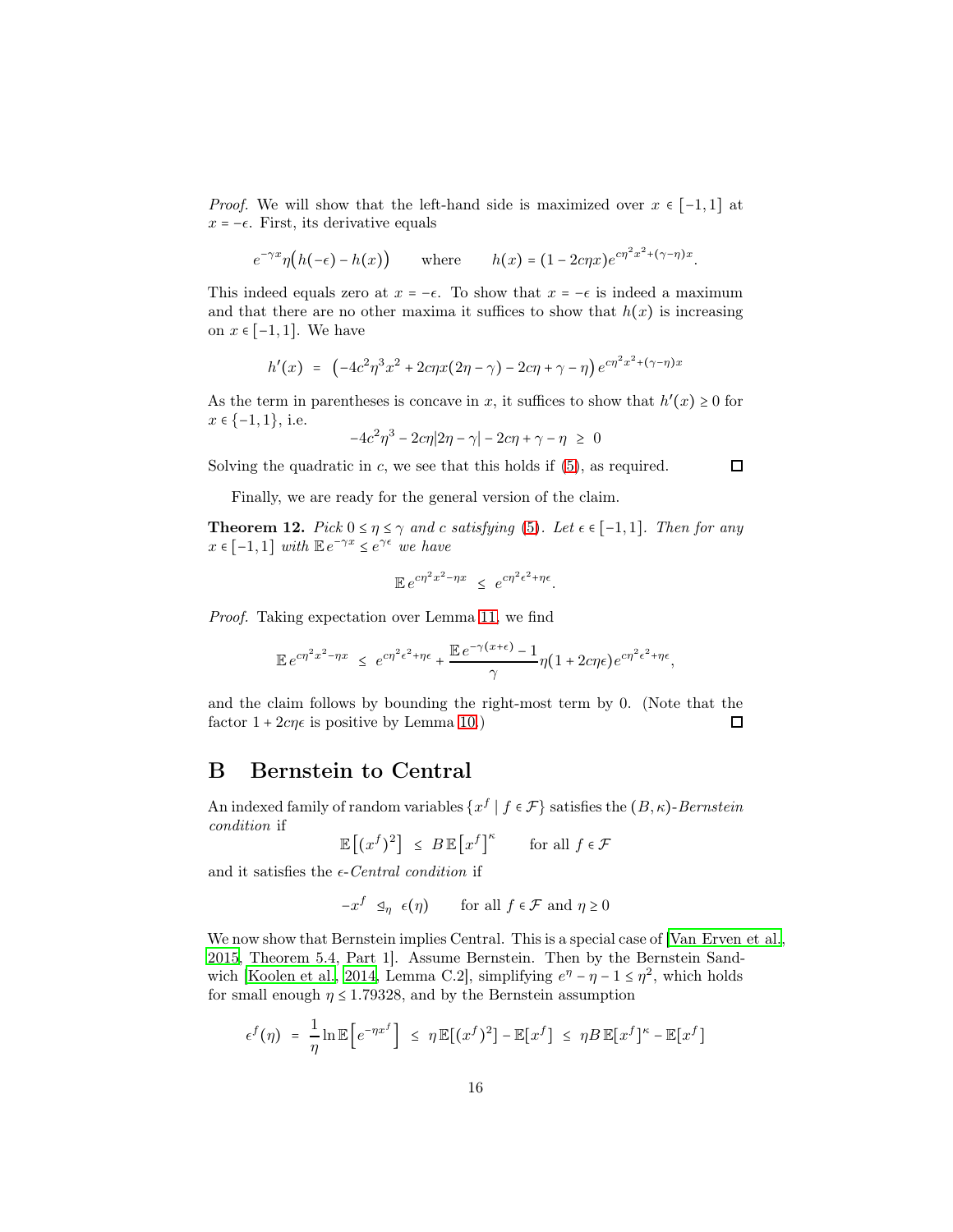Then (the maximizer is found at  $x = (B\eta\kappa)^{\frac{1}{1-\kappa}}$  (which is  $\leq 1$  when  $B\kappa\eta \leq 1$ , so for small enough  $\eta$  this is a reasonable point))

$$
\epsilon(\eta) = \sup_f \epsilon^f(\eta) \leq \sup_x \eta Bx^{\kappa} - x = \frac{1-\kappa}{\kappa} (B\eta\kappa)^{\frac{1}{1-\kappa}}.
$$

# <span id="page-16-0"></span>C Proof of Theorem [9](#page-11-5)

*Proof.* For the Hedge setting, let us write  $x_t = \mathbb{E}_{k \sim w_t}[x_t^k]$  for the excess loss of the learner in round t. Then  $x_t \in [-1,1]$  and  $-x_t \leq_\eta \epsilon(\eta)$  by Lemma [7.](#page-9-2) Now by definition of  $x_t^k$  in [\(3\)](#page-3-1) and  $R_T^k$  and  $V_T^k$  (see Section [2.1\)](#page-2-1)

$$
\sum_{t=1}^{T} x_t = \sum_{t=1}^{T} ((w_t, \ell_t) - \ell_t^{k^*}) = R_T^{k^*} \text{ and}
$$

$$
\sum_{t=1}^{T} (x_t)^2 = \sum_{t=1}^{T} ((w_t, \ell_t) - \ell_t^{k^*})^2 = V_T^{k^*}.
$$

For OCO, let us write  $x_t = x_t^{w_t}$  for the excess loss of the learner in round t. Again  $x_t \in [-1,1]$  and we have  $-x_t \leq_{\eta} \epsilon(\eta)$  by construction of  $\epsilon(\eta)$ . Moreover, from the definition of  $\tilde{R}^u_T$  and  $V^u_T$  from Section [2.2,](#page-2-2)

$$
\sum_{t=1}^{T} x_t = \sum_{t=1}^{T} \langle w_t - u^*, \nabla \ell_t(w_t) \rangle = \tilde{R}_T^{u^*} \text{ and}
$$
  

$$
\sum_{t=1}^{T} (x_t)^2 = \sum_{t=1}^{T} \langle w_t - u^*, \nabla \ell_t(w_t) \rangle^2 = V_T^{u^*}.
$$

With this notation the second-order regret bounds [\(1\)](#page-2-0) and [\(2\)](#page-3-0) both state

<span id="page-16-1"></span>
$$
\sum_{t=1}^{T} x_t \le \sqrt{\left(\sum_{t=1}^{T} x_t^2\right) K_T} + K_T. \tag{6}
$$

Now fix  $\gamma \geq 0$ . For any t, as  $-x_t \leq_{\eta} \epsilon(\eta)$ , Lemma [8](#page-10-0) gives

<span id="page-16-2"></span>
$$
c\gamma x_t^2 - x_t \leq \gamma \epsilon(2\gamma)(1 + c\gamma^2)
$$

By telescoping over rounds (using the chain rule Lemma [7\)](#page-9-2), we obtain

$$
c\gamma \sum_{t=1}^{T} x_t^2 - \sum_{t=1}^{T} x_t \leq \gamma \ T\epsilon(2\gamma)(1 + c\gamma^2). \tag{7}
$$

The individual sequence regret bound [\(6\)](#page-16-1) gives us (since  $2\sqrt{ab} = \inf_{\eta} \eta a + b/\eta$ ) for every  $\eta \geq 0$ 

$$
\sum_{t=1}^{T} x_t \leq \frac{\eta}{2} \sum_{t=1}^{T} x_t^2 + \frac{K_T}{2\eta} + K_T.
$$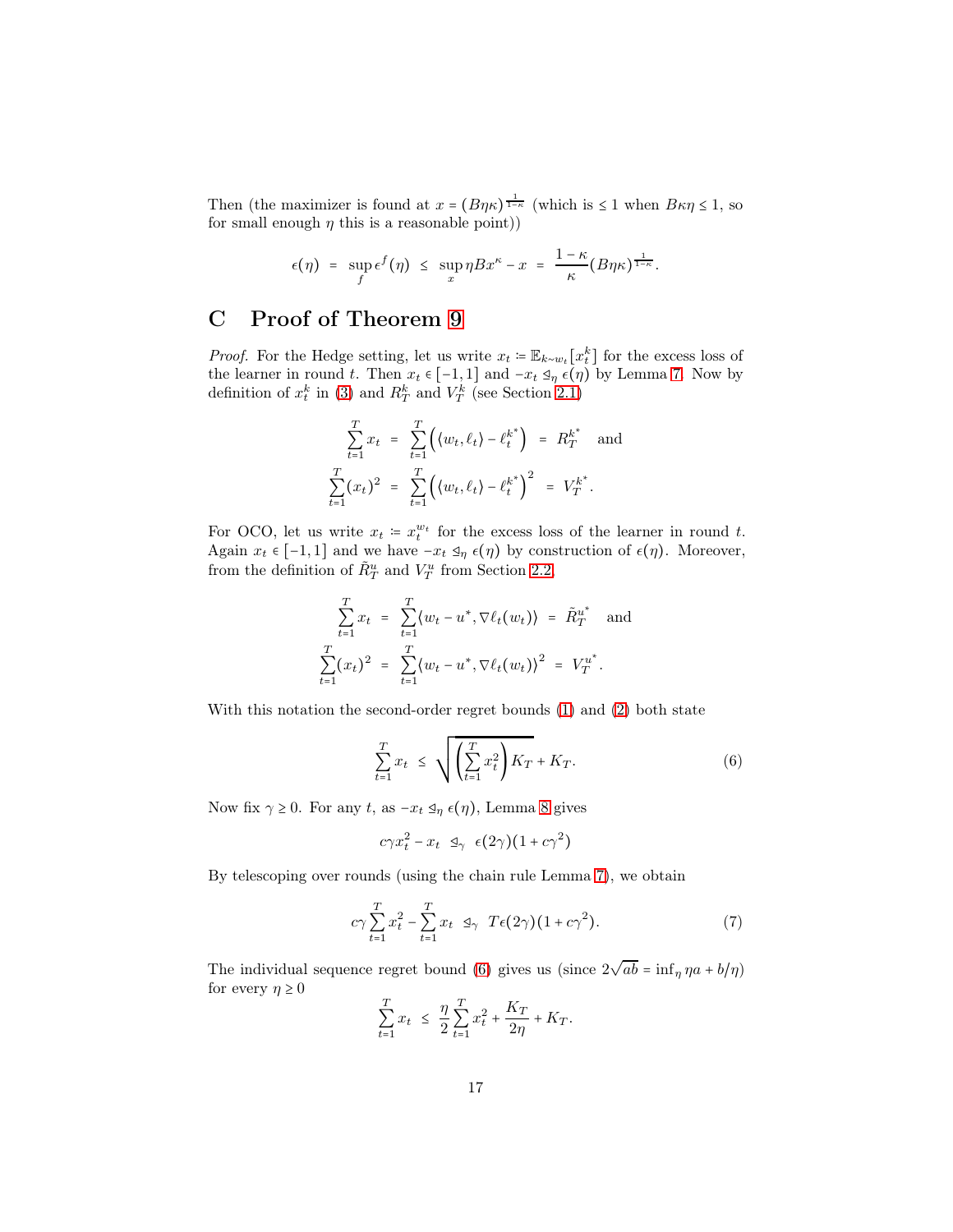Plugging in  $\eta = c\gamma$  (this implies  $\eta \in [0, 1/2]$  and  $\gamma = \frac{2\eta}{1-4\eta^2}$ ) and combination with [\(7\)](#page-16-2) results in

$$
\sum_{t=1}^T x_t \ \ \mathfrak{A}_{\gamma} \ \ \frac{K_T}{c\gamma} + T\epsilon(2\gamma)(1+c\gamma^2) + 2K_T.
$$

For the Hedge setting this proves the theorem. For OCO we finish with  $R_T^{u^*} \leq$  $\tilde{R}^{u^*}_{T}$  $\Box$  $^u_T$  .

## <span id="page-17-0"></span>D Proof of Lemma [5](#page-8-1)

*Proof.* Since, by assumption,  $u$  and  $X$  have length at most 1, the hinge loss simplifies to  $\ell(\mathbf{u}) = 1 - Y(\mathbf{u}, \mathbf{X})$  with gradient  $\nabla \ell(\mathbf{u}) = -Y \mathbf{X}$ . This implies that

$$
\boldsymbol{u}^* \coloneqq \arg\min_{\boldsymbol{u}} \mathbb{E}\left[\ell(\boldsymbol{u})\right] = \frac{\mu}{\|\boldsymbol{\mu}\|},\tag{8}
$$

and

$$
(\boldsymbol{w} - \boldsymbol{u}^*)^\top \mathbb{E} \big[ \nabla \ell(\boldsymbol{w}) \nabla \ell(\boldsymbol{w})^\top \big] (\boldsymbol{w} - \boldsymbol{u}^*) = (\boldsymbol{w} - \boldsymbol{u}^*)^\top \mathbb{E} \big[ \boldsymbol{X} \boldsymbol{X}^\top \big] (\boldsymbol{w} - \boldsymbol{u}^*)
$$
  
\n
$$
\leq \lambda_{\max} (\boldsymbol{w} - \boldsymbol{u}^*)^\top (\boldsymbol{w} - \boldsymbol{u}^*) \leq 2\lambda_{\max} (1 - \langle \boldsymbol{w}, \boldsymbol{u}^* \rangle)
$$
  
\n
$$
= \frac{2\lambda_{\max}}{\|\boldsymbol{\mu}\|} (\boldsymbol{w} - \boldsymbol{u}^*)^\top (-\boldsymbol{\mu}) = \frac{2\lambda_{\max}}{\|\boldsymbol{\mu}\|} (\boldsymbol{w} - \boldsymbol{u}^*)^\top \mathbb{E} \big[ \nabla \ell(\boldsymbol{w}) \big],
$$

which proves the first part of the lemma

For the second part, we first observe that  $\lambda_{\text{max}} = 1/d$ . Then, to compute  $\|\pmb{\mu}\|,$  assume without loss of generality that  $\|\bar{\pmb{u}}\|=1,$  in which case  $\bar{\pmb{u}}=\pmb{u}^*.$  Now symmetry of the distribution of  $X$  conditional on  $\langle X, u^* \rangle$  gives

$$
\mathbb{E}\left[ Y X \mid \langle X, u^* \rangle \right] \\ = \text{sign}(\langle X, u^* \rangle) \mathbb{E}\left[ X \mid \langle X, u^* \rangle \right] = \text{sign}(\langle X, u^* \rangle) \langle X, u^* \rangle u^* = |\langle X, u^* \rangle| u^*.
$$

By rotational symmetry, we may further assume without loss of generality that  $u^* = e_1$  is the first unit vector in the standard basis, and therefore

$$
\|\boldsymbol{\mu}\|=\|\operatorname{\mathbb{E}}\left[|\langle \boldsymbol{X}, \boldsymbol{u}^*\rangle|\right] \boldsymbol{u}^*\|=\operatorname{\mathbb{E}}\left[|X_1|\right].
$$

If  $\mathbf{Z} = (Z_1, \ldots, Z_d)$  is multivariate Gaussian  $\mathcal{N}(0, I)$ . Then  $\mathbf{X} = \mathbf{Z}/\|\mathbf{Z}\|$  is uniformly distributed on the sphere, so

$$
\mathbb{E}[|X_1|] = \mathbb{E}\left[\frac{|Z_1|}{\|Z\|}\right] \ge \frac{1}{4\sqrt{d}} \mathbb{P}\left(|Z_1| \ge \frac{1}{2} \wedge \|Z\| \le 2\sqrt{d}\right).
$$

Since  $\mathbb{P}(|Z_1| < \frac{1}{2}) \leq 0.4$  and  $\mathbb{P}(|Z|| \geq 2\sqrt{d}) \leq \frac{1}{4d} \mathbb{E}(|Z||^2) = \frac{1}{4}$ , we have

$$
\mathbb{P}\left(|Z_1| \ge \frac{1}{2} \land ||\mathbf{Z}|| \le 2\sqrt{d}\right) \ge 1 - 0.4 - \frac{1}{4} = 0.35,
$$

from which the conclusion of the second part follows with  $c = 8/0.35$ .

 $\Box$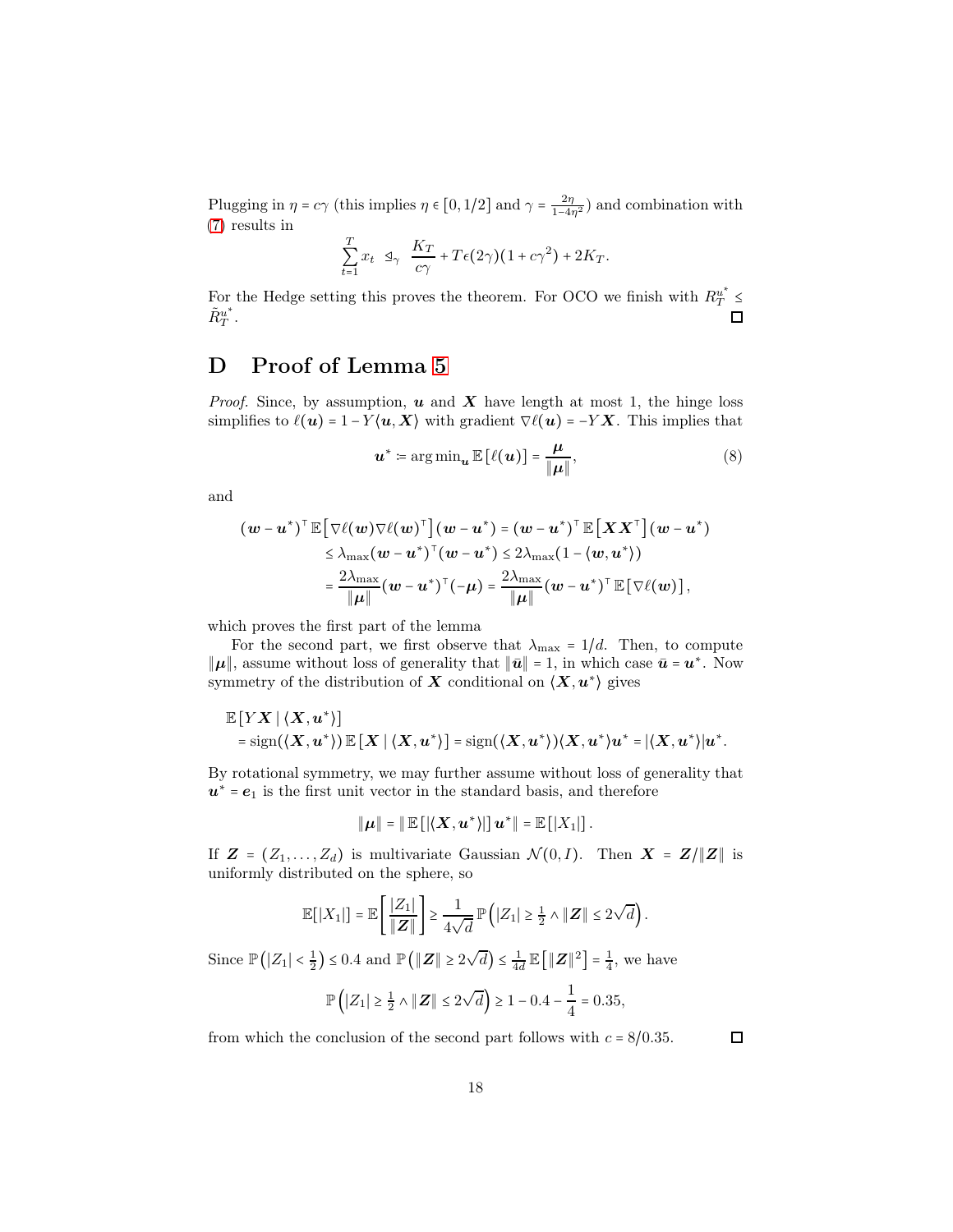### <span id="page-18-1"></span>E Proof of Theorem [3](#page-4-0)

*Proof.* As pointed out below Condition [2,](#page-4-2) the  $(B, \kappa)$ -Bernstein condition implies the central condition with  $\epsilon(\eta) \le (\eta B)^{\frac{1}{1-\kappa}}$ . By Theorem [9,](#page-11-5) using  $1/c \le 2(1+\gamma^2)$ and  $c \leq \frac{1}{2}$ , we find that for all  $\gamma \geq 0$ 

<span id="page-18-2"></span>
$$
R_T^{f^*} \leq_{\gamma} (1 + \gamma^2) \frac{2K_T}{\gamma} + (1 + \frac{1}{2}\gamma^2) \epsilon(2\gamma)T + 2K_T.
$$
 (9)

By Lemma [7](#page-9-2) this implies for all  $\gamma \geq 0$ 

$$
\mathbb{E}[R_T^{f^*}] \le (1+\gamma^2)\frac{2K_T}{\gamma} + (1+\frac{1}{2}\gamma^2)\epsilon(2\gamma)T + 2K_T.
$$

It remains to tune  $\gamma$  to exploit the stochastic condition expressed by  $\epsilon$ . Reducing the above right-hand-side expression to its main terms and setting the derivative to zero suggests picking

$$
\hat{\gamma} = \left(\frac{2K_T(1-\kappa)(2B)^{-\frac{1}{1-\kappa}}}{T}\right)^{\frac{1-\kappa}{2-\kappa}} = O\left((K_T/T)^{\frac{1-\kappa}{2-\kappa}}\right).
$$

Plugging in this tuning, we find

$$
\mathbb{E}\big[R_T^{f^*}\big] \leq (2-\kappa)\left(4K_T B\right)^{\frac{1}{2-\kappa}} \left(T/(1-\kappa)\right)^{\frac{1-\kappa}{2-\kappa}} + (5-\kappa)K_T
$$

Finally, using that  $(2-\kappa)$   $(4B)^{\frac{1}{2-\kappa}}$   $(1/(1-\kappa))^{\frac{1-\kappa}{2-\kappa}}$  is maximized in  $\kappa$  at  $\kappa = 1-\frac{1}{4B}$ where it takes value  $1 + 4B$ , we may simplify this to

$$
\mathbb{E}[R_T^{f^*}] \leq (1+4B) (K_T/4)^{\frac{1}{2-\kappa}} T^{\frac{1-\kappa}{2-\kappa}} + (5-\kappa) K_T = O\left(K_T^{\frac{1}{2-\kappa}} T^{\frac{1-\kappa}{2-\kappa}}\right),
$$

which gives the first claim of the Theorem. Lemma [7](#page-9-2) applied to  $(9)$  also implies that for all  $\delta \geq 0$  with probability at least  $1 - \delta$ 

$$
R_T^{f^*} \leq (1+\gamma^2)\frac{2K_T}{\gamma} + (1+\frac{1}{2}\gamma^2)\epsilon(2\gamma)T + 2K_T + \frac{-\ln\delta}{\gamma}.
$$

Tuning  $\gamma$  as before with  $K_T$  replaced by  $K_T + \frac{-\ln \delta}{2}$  yields the second claim.

### <span id="page-18-0"></span>F Continuous Models

We now consider Squint with models of predictors  $\mathcal F$  that have uncountably many elements so that in general  $\pi^{f^*} = 0$ , and each  $f \in \mathcal{F}$  is a function from  $\chi$ to  $\mathcal{A}$ , with  $\ell_t^f := \ell(y_t, f(x_t))$  for some fixed loss function  $\ell : \mathcal{Y} \times \mathcal{A} \to [0, 1]$ . This setting includes standard parametric models in classification and regression but also countable unions thereof as well as nonparametric models. We first present an extension of Theorem [3](#page-4-0) to this case; we then give an illustration of this result with sup-norm metric entropy numbers.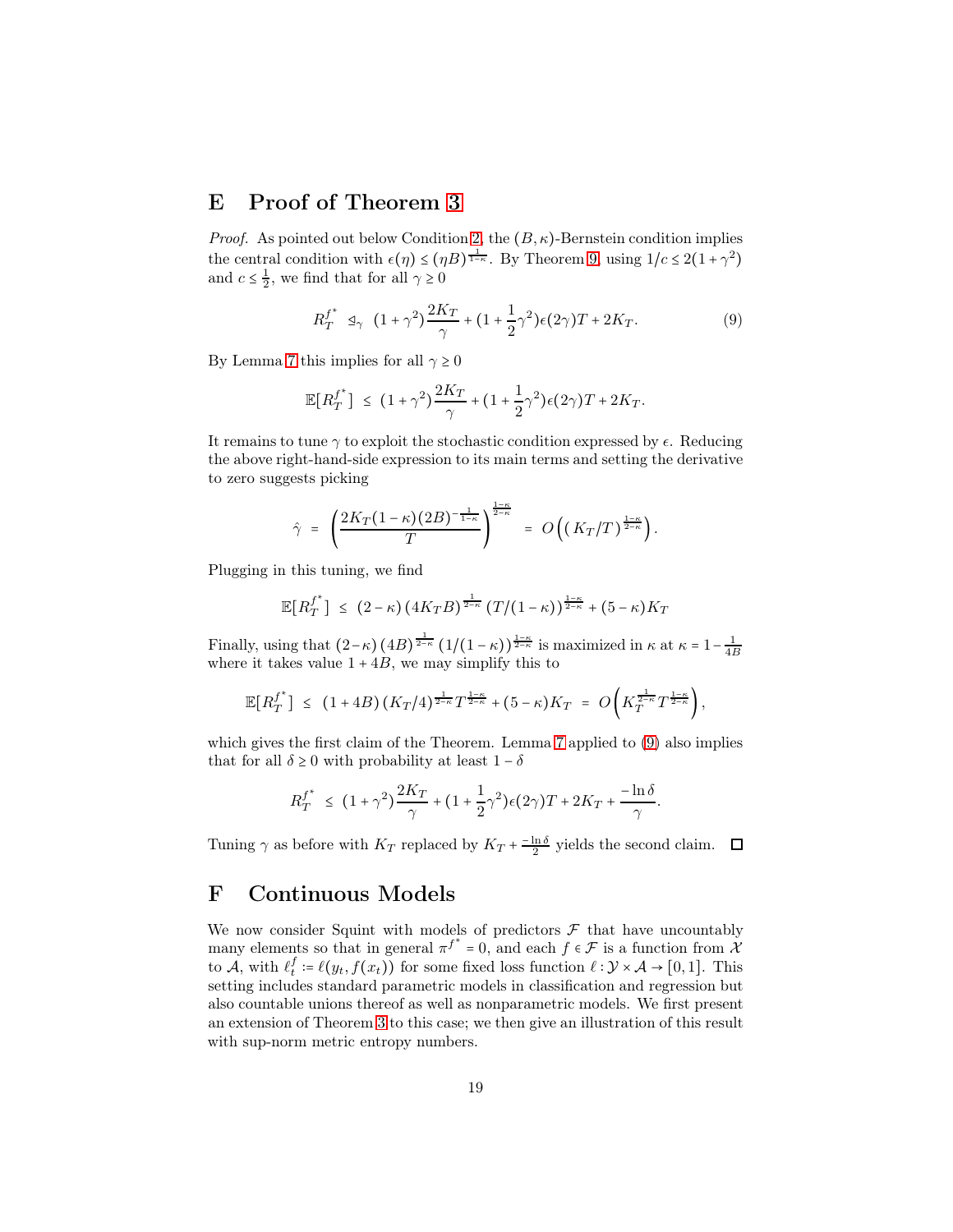Squint can be straightforwardly applied to uncountable models, but now the weight vector  $w_t$  output by Squint at time t takes the form of a distribution on the set F. For general distributions u on F, the loss u incurs at time t is now defined as  $\ell_t^u := \mathbb{E}_{f \sim u}[\ell_t^f]$ , so that the loss of Squint at time t is given by  $\ell_t^{w_t}$ , which generalizes the expression  $\langle w_t, \ell_t \rangle$  for the countable case. The regret of Squint relative to an arbitrary u is thus given by  $R_T^u = \mathbb{E}_{f \sim u} \sum_{t=1}^T (\ell_t^{w_t} - \ell_t^f)$ , and the variance term in [\(1\)](#page-2-0) generalizes to  $V_T^u = \mathbb{E}_{f \sim u} \sum_{t=1}^T v_t^f$  with  $v_t^f = (\ell_t^{w_t} - \ell_t^f)^2$ .

For such models we will use that, as shown by [Koolen \[2015\]](#page-12-11), Squint satisfies the following quantile or 'KL' bound:

<span id="page-19-1"></span>
$$
R_T^u \leq 2\sqrt{V_T^u K_T^u} + K_T^u \tag{10}
$$

which holds for every distribution u on  $\mathcal F$  and prior  $\pi$ , where now  $K_T^u = O(KL(u\|\pi) +$ ln ln T) and KL $(u|\pi)$  is the KL divergence between prior  $\pi$  and the distribution  $u$ .

<span id="page-19-0"></span>Note that  $(10)$  generalizes the countable bound  $(1)$ , which is retrieved if u is taken to be a point mass on  $k$ .

Theorem 13 (Extension of Theorem [3\)](#page-4-0). In any stochastic setting satisfying the  $(B, \kappa)$ -Bernstein Condition [1,](#page-4-1) the guarantee [\(10\)](#page-19-1) for Squint implies fast rates for Squint in expectation (if there is sufficient prior mass on f that behave similarly to  $f^*$  in expectation) and with high probability (if there is sufficient prior mass on f taht are guaranteed to behave similarly to  $f^*$  on all x). That is, for all T, for any sequence  $u_1, u_2, \ldots$  of distributions on F and sequence of numbers  $C_1, C_2, \ldots$  that satisfy

<span id="page-19-2"></span>
$$
\mathbb{E}\left[\sum_{t=1}^{T} \ell_t^{u_T}\right] \le \mathbb{E}\left[\sum_{t=1}^{T} \ell_t^{f^*}\right] + C_T,\tag{11}
$$

we have

$$
\mathbb{E}[R_T^{f^*}] = O\left((K_T + C_T)^{\frac{1}{2-\kappa}}T^{\frac{1-\kappa}{2-\kappa}}\right),\,
$$

and if [\(11\)](#page-19-2) holds for every sequence  $(x^T, y^T)$ , then we also have for any  $\delta > 0$ , with probability at least  $1 - \delta$ ,

$$
R_T^{f^*} = O\left( (K_T + C_T - \ln \delta)^{\frac{1}{2-\kappa}} T^{\frac{1-\kappa}{2-\kappa}} \right)
$$

where  $K_T \coloneqq K_T^{u_T}$  from [\(10\)](#page-19-1).

While this theorem does allow us to use priors  $u$  with uncountable support, it is easiest to illustrate with priors with support on a discretized version (countable subset) of  $\mathcal F$  which may assign probability 0 to  $f^*$ :

**Example 1.** Consider the classification setting where  $\mathcal{J}$  is either finite or  $\mathbb{N}$ , and  $\mathcal{F} = \bigcup_{j \in \mathcal{J}} \mathcal{F}_j$  is a finite or countable union of sub-models such that for  $\delta > 0$ ,  $\ddot{\mathcal{F}}_{j,\delta} \subset \mathcal{F}_j$  is a minimal δ-cover of  $\ddot{\mathcal{F}}_j$  in the  $\ell_{\infty}$ -norm (that is, we require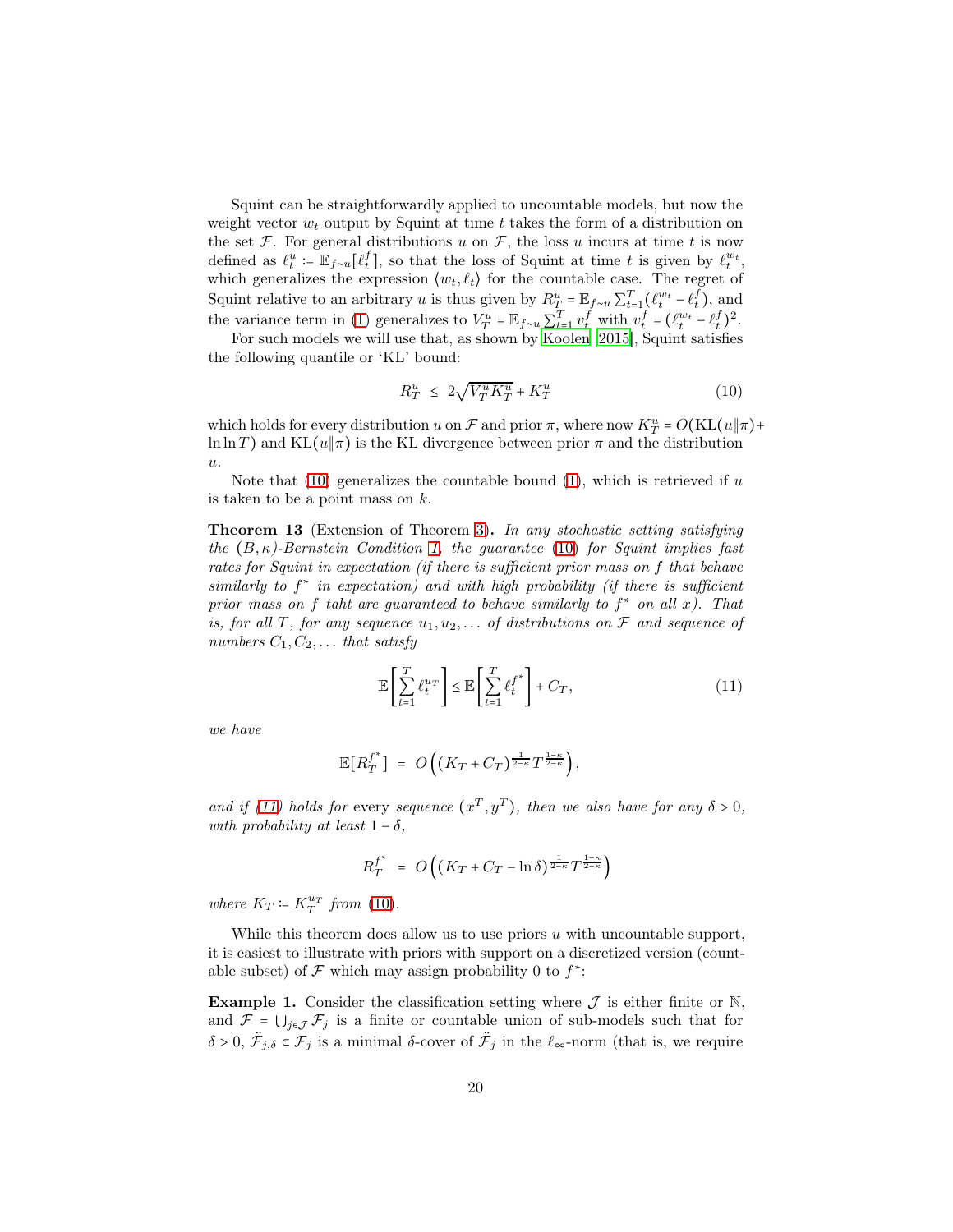$\sup_{f \in \mathcal{F}_j} \min_{\dot{f} \in \dot{\mathcal{F}}_{j,\delta}} \sup_{x \in \mathcal{X}, y \in \mathcal{Y}} \|\ell(y, f(x)) - \ell(y, \dot{f}(x)\| \le \delta).$  Define  $\Gamma \coloneqq \{2^0, 2^{-1}, \dots\}.$ Assume that for all j,  $\mathcal{N}(\mathcal{F}_j, \delta) := |\ddot{\mathcal{F}}_{j,\delta}| < \infty$  and note that  $\log \mathcal{N}(\mathcal{F}_j, \delta)$  is the metric entropy of  $\mathcal{F}_j$  in the sup norm at scale  $\delta$ . Let  $\pi_{\mathcal{J}}$  be a probability mass function on  $\mathcal J$  and let  $\pi_{\mathbb N}$  be a probability distribution on  $\mathbb N$  with  $-\log \pi_{\mathcal{J}}(j)\pi_{\mathbb{N}}(k) = O(\log(jk))$  and let  $\pi$  be the prior on  $\bigcup_{j\in\mathbb{N},\delta\in\Gamma}\ddot{F}_{j,\delta}$  with mass function  $\pi$  given by, for  $f \in \ddot{F}_{j,2^{-k}}$ ,  $\pi(f) = \pi_{\mathcal{J}}(j) \pi_{\mathbb{N}}(j) / \mathcal{N}(\mathcal{F}_j, 2^{-k})$ ). Then Theorem [13](#page-19-0) gives the following bound in expectation (and mutatis m utandis in probability):

$$
R_T^{f^*} = O\left( \left( T2^{-k} + \min_{j,k} \log(jk) + \log \mathcal{N}(\mathcal{F}_j, 2^{-k}) \right)^{\frac{1}{2-\kappa}} T^{\frac{1-\kappa}{2-\kappa}} \right).
$$

Bounds in terms of models with bounded  $\ell_{\infty}$ -entropy numbers were considered before by, e.g. [Gaillard and Gerchinovitz \[2015\]](#page-12-12) with bounded squared error loss. We note that, if  $\mathcal F$  has logarithmic entropy numbers (e.g.  $\mathcal F = \mathcal F_1$ and  $\log \mathcal{N}(\mathcal{F}_1,\epsilon) = O(-\log \epsilon)$ , then, by plugging in  $k = \lceil \log_2 T \rceil$ , we find that this cumulative regret bound is of the form  $O((\log T) \cdot T^{\frac{1-\kappa}{2-\kappa}})$ , the standard rate referred to in the discussion underneath Theorem [3.](#page-4-0) In the case of larger (polynomial) entropy numbers, our bounds are presumably suboptimal compared to the bounds that can be obtained by ERM, since Squint is essentially a form of an exponentially weighted forecaster that cannot exploit the chaining technique, viz. the discussion by [Gaillard and Gerchinovitz \[2015\]](#page-12-12), [Audibert \[2009\]](#page-11-2) and [Rakhlin and Sridharan \[2014\]](#page-13-12). Nevertheless, unlike ERM, Squint is robust and will continue to achieve nontrivial regret under nonstochastic, adversarially generated data, even with polynomial entropy numbers.

In practice, one may often work with  $\mathcal{F}_i$  which have small (e.g. logarithmic) entropy numbers relative to the pseudo-distance  $d(f_1, f_2) = \mathbb{P}(f_1(X) \neq f_2(X))$ considered by e.g. [Tsybakov \[2004\]](#page-13-10), [Audibert \[2004\]](#page-11-3), which may be much smaller than the  $\ell_{\infty}$ -numbers. In such cases, Theorem [13](#page-19-0) can still be used to give good bounds in expectation.

**Proof of Theorem [13](#page-19-0)** Consider a (for now) arbitrary sequence  $u_1, u_2, \ldots,$ define  $K_T = K_T^{u_T}$  and  $K_T' = K_T/4$ , and

<span id="page-20-0"></span>
$$
C_T' = -\left(R_T^{u_T} - R_T^{f^*}\right) \text{ or equivalently } \sum_{t=1}^T \ell_t^{u_T} = \sum_{t=1}^T {\ell_t^f}^* + C_T'.
$$

One easily shows that for general  $a, b, c \in \mathbb{R}$ , one has  $(a-b)^2/2 \leq (a-c)^2 + (b-c)^2$ . Applying the statement with  $a = \ell_t^{w_t}$ ,  $b = \ell_t^f$  and  $c = \ell^{f_t^*}$  gives  $v_t^f \leq 2(v_t^{f^*} + (x_t^f)^2)$ . Summing over  $t = 1..T$  and taking expectation over  $f \sim u_T$  now gives  $V_T^{u_T} \leq$  $2V_T^{f^*}$  $T_f^{f^*} + 2E_T$  where  $E_T = \mathbb{E}_{f \sim u_T} \left[ \sum_{t=1}^T (x_t^f)^2 \right].$ 

Applying this to the bound [\(10\)](#page-19-1) above at  $u_T$ , we get

$$
R_T^{f^*} \le C_T' + 2\sqrt{(V_T^{f^*} + E_T)2K_T' + K_T'} = \inf_{\eta} \left\{ C_T' + \eta (V_T^{f^*} + E_T) + \frac{2K_T'}{\eta} + K_T' \right\}.
$$
\n(12)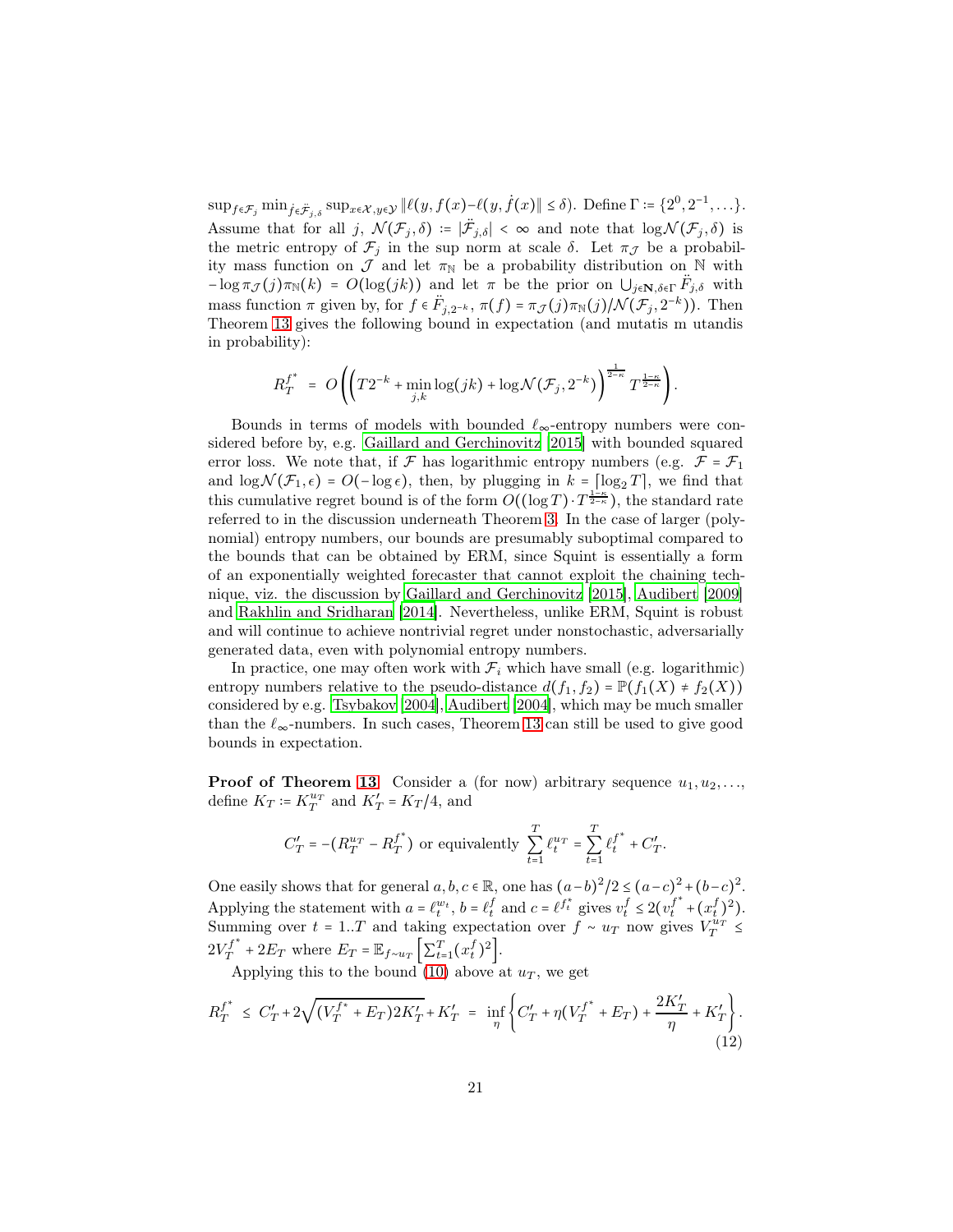We first prove an analogue to Theorem [9](#page-11-5) for the uncountable setting, based on [\(12\)](#page-20-0). As in that theorem, let, for given  $\mathcal{F}, \{x_t^f \mid f \in \mathcal{F}\}\$  be the associated the excess loss family from [\(3\)](#page-3-1), and let  $\epsilon(\eta)$  be, as in [\(4\)](#page-10-1), the corresponding maximal normalized cumulant generating function. Let  $K'_T$  be as above. Fix  $\gamma \ge 0$  and let c be as in Lemma [8.](#page-10-0) Now as in the proof of Theorem [9](#page-11-5) we have for all  $f \in \mathcal{F}$ ,  $x_t^f \in [-1,1]$  and  $-x_t^f \mathfrak{a}_{\eta} \epsilon(\eta)$  by construction of  $\epsilon(\eta)$ . Hence  $-x_t^f \mathfrak{a}_{\gamma} \epsilon(\gamma)$  for all  $f \in \mathcal{F}$ , which implies  $-\mathbb{E}_{f \sim w_t} x_t^f \mathrel{\triangleleft}_{\gamma} \epsilon(\gamma)$  and also  $-\mathbb{E}_{f \sim u_T} x_t^f \mathrel{\triangleleft}_{\gamma} \epsilon(\gamma)$ , and hence by Lemma [8](#page-10-0) (see remark below the lemma),

$$
c\gamma \mathop{\mathbb{E}}_{f \sim w_t} [x_t^f]^2 - \mathop{\mathbb{E}}_{f \sim w_t} [x_t^f] \mathop{\triangleleft}_{\gamma} \epsilon(2\gamma)(1 + c\gamma^2) \text{ and } (13)
$$

$$
c\gamma \mathop{\mathbb{E}}_{f \sim u_T} [x_t^f]^2 - \mathop{\mathbb{E}}_{f \sim u_T} [x_t^f] \mathop{\triangleleft} \gamma \epsilon(2\gamma)(1 + c\gamma^2). \tag{14}
$$

Using  $r_t^{f^*} = \mathbb{E}_{f \sim w_t} \left[ x_t^f \right]$ , again analogously to the proof of Theorem [9,](#page-11-5) we may telescope [\(13\)](#page-21-0) over rounds to

<span id="page-21-3"></span><span id="page-21-2"></span><span id="page-21-1"></span><span id="page-21-0"></span>
$$
c\gamma V_T^{f^*} - R_T^{f^*} \leq \gamma T\epsilon(2\gamma)(1 + c\gamma^2)
$$
\n(15)

Now we use [\(12\)](#page-20-0) with  $\eta = \frac{c\gamma}{2}$ , which implies  $2R_T^{f^*}$  $f^{*}_{T} \leq 2C'_{T} + c\gamma (V_{T}^{f^{*}})$  $T_T^{f^*}$  +  $E_T$ ) +  $4K'_T/(c\gamma) + 2K'_T$ . Combining this with [\(15\)](#page-21-1), we find:

$$
U \leq 0 \text{ with } U = \gamma R_T^{f^*} - \left(2\gamma C_T' + c\gamma^2 E_T + \frac{4K_T'}{c} + \gamma 2K_T' + \gamma T\epsilon(2\gamma)(1 + c\gamma^2)\right). \tag{16}
$$

Similarly to deriving [\(15\)](#page-21-1), using the definition of  $E_T$ , we may telescope [\(14\)](#page-21-2) over rounds to get

<span id="page-21-4"></span>
$$
U' \trianglelefteq 0 \text{ with } U' = c\gamma^2 E_T - \gamma C'_T - \gamma T \epsilon (2\gamma)(1 + c\gamma^2). \tag{17}
$$

We may now combine [\(16\)](#page-21-3) and [\(17\)](#page-21-4) using Lemma [7](#page-9-2) with  $w$  a distribution that puts mass 1/2 on random variable U and 1/2 on U', to get  $(U+U')/2 \le 0$ , which can be rewritten to:

$$
\frac{\gamma}{2} \Bigg( R_T^{f^*} - \left( 2C_T' + c\gamma_T^E + \frac{4K_T'}{c\gamma} + 2K_T' + T\epsilon(2\gamma)(1 + c\gamma^2) \right) + c\gamma E_T - \gamma C_T' - \gamma\epsilon(2\gamma)(1 + c\gamma^2) \Bigg) \leq 0,
$$

and further to

<span id="page-21-5"></span>
$$
\frac{1}{2}R_T^{f^*} \leq \frac{3}{2}C_T' + \frac{K_T}{c\gamma} + T\epsilon(2\gamma)(1 + c\gamma^2) + 2K_T',
$$
\n(18)

which is the required analogue of the statement of Theorem [9.](#page-11-5) Note that this statement holds for *every* sequence  $u_1, \ldots, u_T$ , and  $C'_T$  is a random variable that depends on data  $(x^T, y^T)$ .